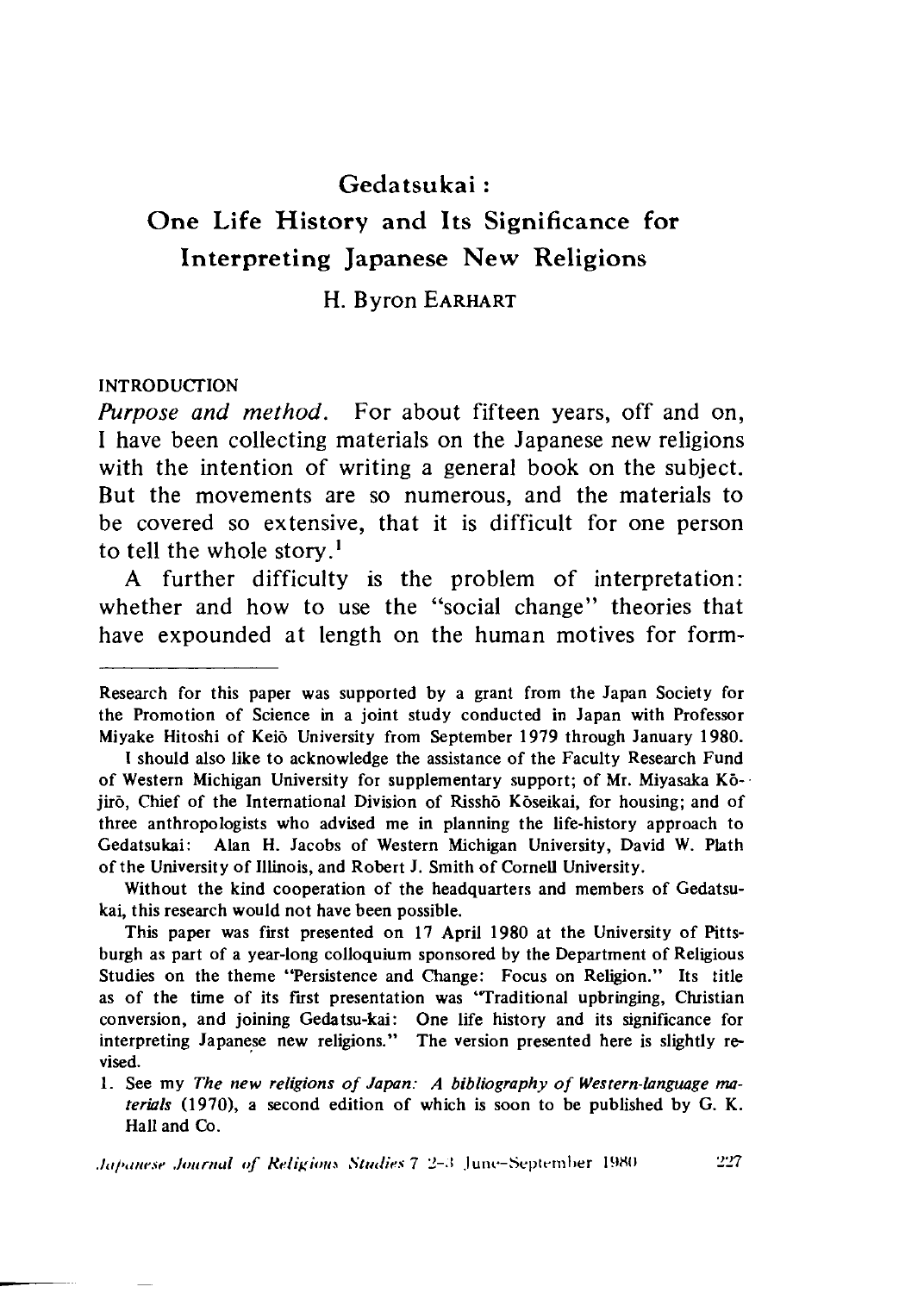H. Byron EARILART

ing new religions—but without documenting this motivation concretely.

For my sabbatical research, therefore, I decided on a more direct approach to this subject and its interpretation by:  $(1)$  limiting the scope of my study to intensive examination of one new religion, and (2) utilizing the interview or "life-history" approach (along with historical and structural approaches) in order to approximate an "inside" view. The purpose of this article, even more limited, is to report and comment on the life-history of one member of this religion.2

*Background information.* The new religion selected, Gedatsukai, was chosen partly because it is historically related to the *shugendo* (organizations that practice magico-religious austerities pertaining to sacred mountains) that I had studied earlier.

To give a complete introduction to Gedatsukai is not possible here.3 Beyond the fact that it was officially founded in 1929 by Okano Eizo (posthumously known as Gedatsu Kongo), all we need in order to proceed with the life-history is a reminder as to a few of its basic emphases: veneration of ancestors, especially with sweet tea memorial services at branch meetings and in individual homes; respect for traditional Shinto and Buddhist divinities, especially the tutelary divinity or *ujigami*; the ancestrally oriented *ho'on kansha* or "grateful repayment for blessings received" to society and to the universe; and, of particular importance

<sup>2.</sup> In view of this limited purpose, footnotes will be kept to a minimum. More complete documentation will be reserved for the larger work now in preparation.

<sup>3.</sup> For Western-language materials on Gedatsukai, see items 407-413 in Earhart (1970). The forthcoming edition will contain about ten additional items. The most complete account in English by a Gedatsukai representative is Kishida's *The character and doctrine of Gedatsu Kongo* (1969).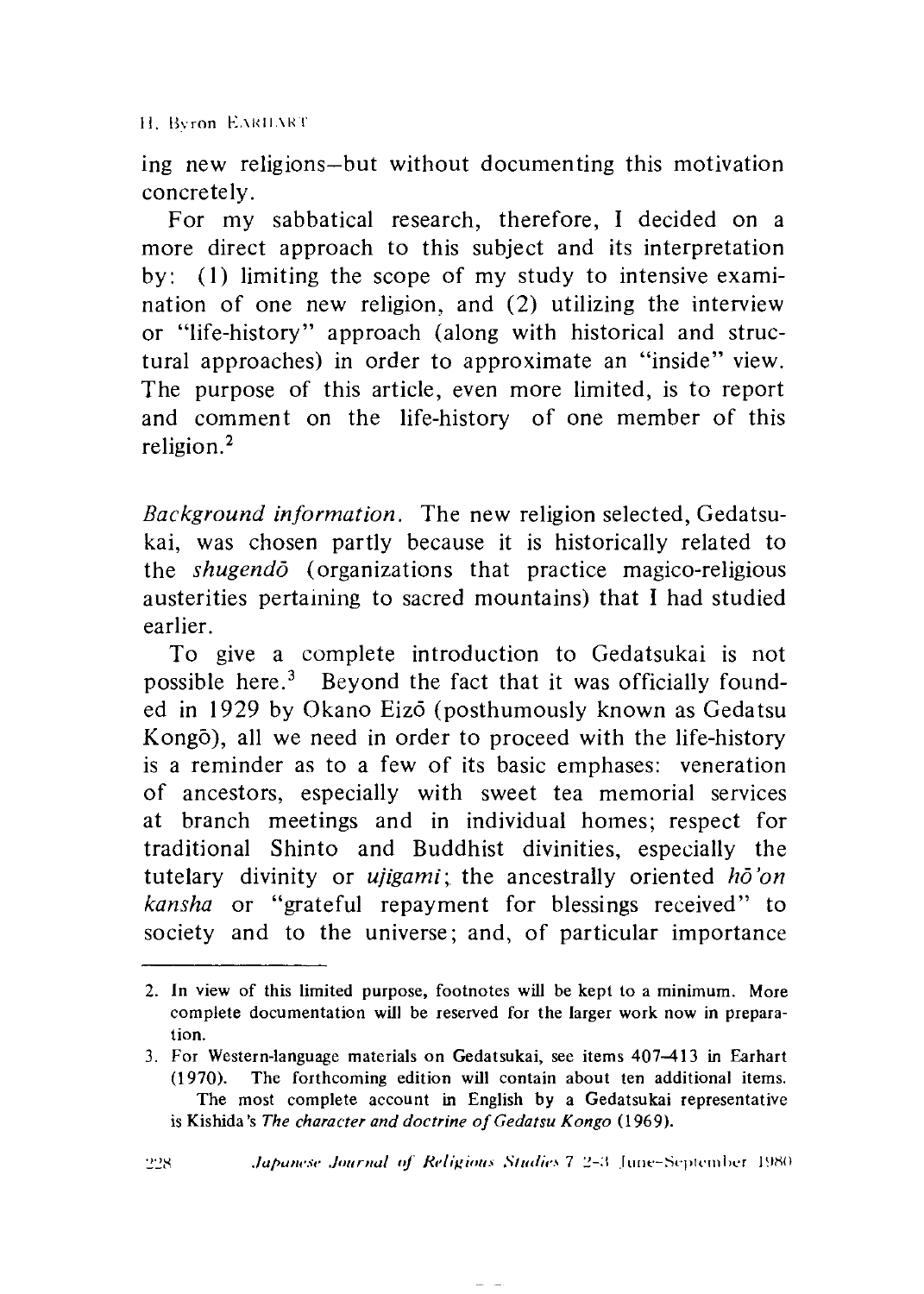here, indirect communication with ancestors and spirits through a ritual called *goho shugyo.*

#### LIFE HISTORY

The life history that follows is that of a 68-year-old man I shall call Mr. Nakajiba. My interview with Mr. Nakajiba took place in a Tokyo suburb on 23 October 1979 at the "I" branch of Gedatsukai.

The branch leader had just explained the purpose of the interview as one of learning about the members' "experience"-in Japanese, *taiken*, a term widely used to describe members' personal religious experiences, often related during regular meetings as testimonials. The interview followed immediately on the heels of the monthly meeting for *goho shugyo.* (This ritual is considered quite important, and to participate in it a privilege. One speaks, therefore, not merely of "practicing" the ritual but also of "receiving" it.) The interview begins, then, with a question about *goho shugyo.^*

#### *Mr. Nakajiba,s first contact with Gedatsukai*

- Q. Have you received the *goho shugyol*
- A. My wife and children have, but I haven't very much. Being a Christian, I didn't enter into Gedatsukai practice much myself. But my wife was very active. In *goho shugyo* she was frequently told that her ancestors had made mistakes, and that she should perform memorial services for them and apologize on their behalf.
- Q. And did you receive *goho shugyo* yourself?
- A. Yes, three or four times. But it wasn't very clear to me—just a lot about ancestors and apologizing and memorial services. That was all.

<sup>4.</sup> This interview has been edited to some extent to smoothe out false starts and reduce repetition, but in substance it is presented as it took place-except for the language.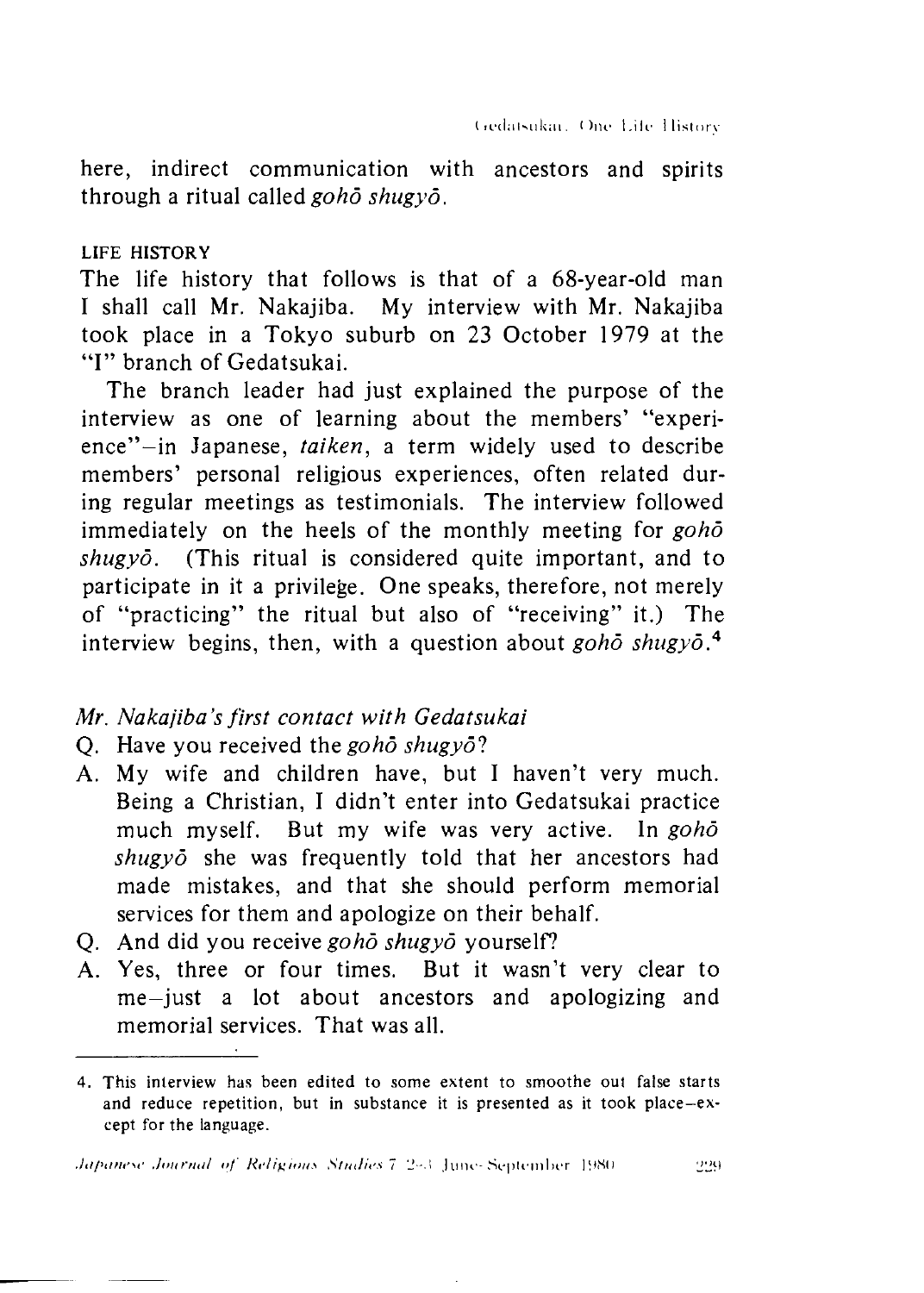11 **Byron EARILART** 

- When did you first receive *goho shugyo:* Q
- A. Two or three years ago.
- When did your wife first receive it? 0
- A. Ten years ago—maybe longer.
- Q. When you first received *goho shugyo* two or three years ago, were you going through any particular trouble?
- A. What prompted me was illness in the family. My family members, relatives, and acquaintances told me to practice it with all my strength. I really was not that devout, but since another person started doing *goho shugyo* for me, I felt that I had to do it too.
- Who was this other person?
- A friend. At first I just couldn't put much trust in the *goho shugyd,* but I was told to try it and see. That's why I did it at first. And things came up that I hadn't expected at alj-for example, about my wife's mother's concern with money matters. Because this was inexcusable, I was told to apologize.5 Through *goho shugyo* I was taught things like this that I had no idea of beforehand. Q A

This is a different matter, but another person received *goho shugyo* for the sake of someone in my family who was sick-they were praying for the sick one. So when I was asked by the person who had done this for us, -it seemed only natural [to receive the *goho shugyo* and, as advised,] to go to a shrine to apologize to my wife's mother.<sup>6</sup>

# *Shinto shrine and Buddhist temple*

Q. A shrine—your *ujigamil*

<sup>5.</sup> What is implied here is that Mr. Nakajiba should have given money to his financially troubled mother-in-law. Since he did not, he should now apologize.

<sup>6.</sup> The act of apologizing to a living person or to the spirit of a dead person is at the same time an act of repentance.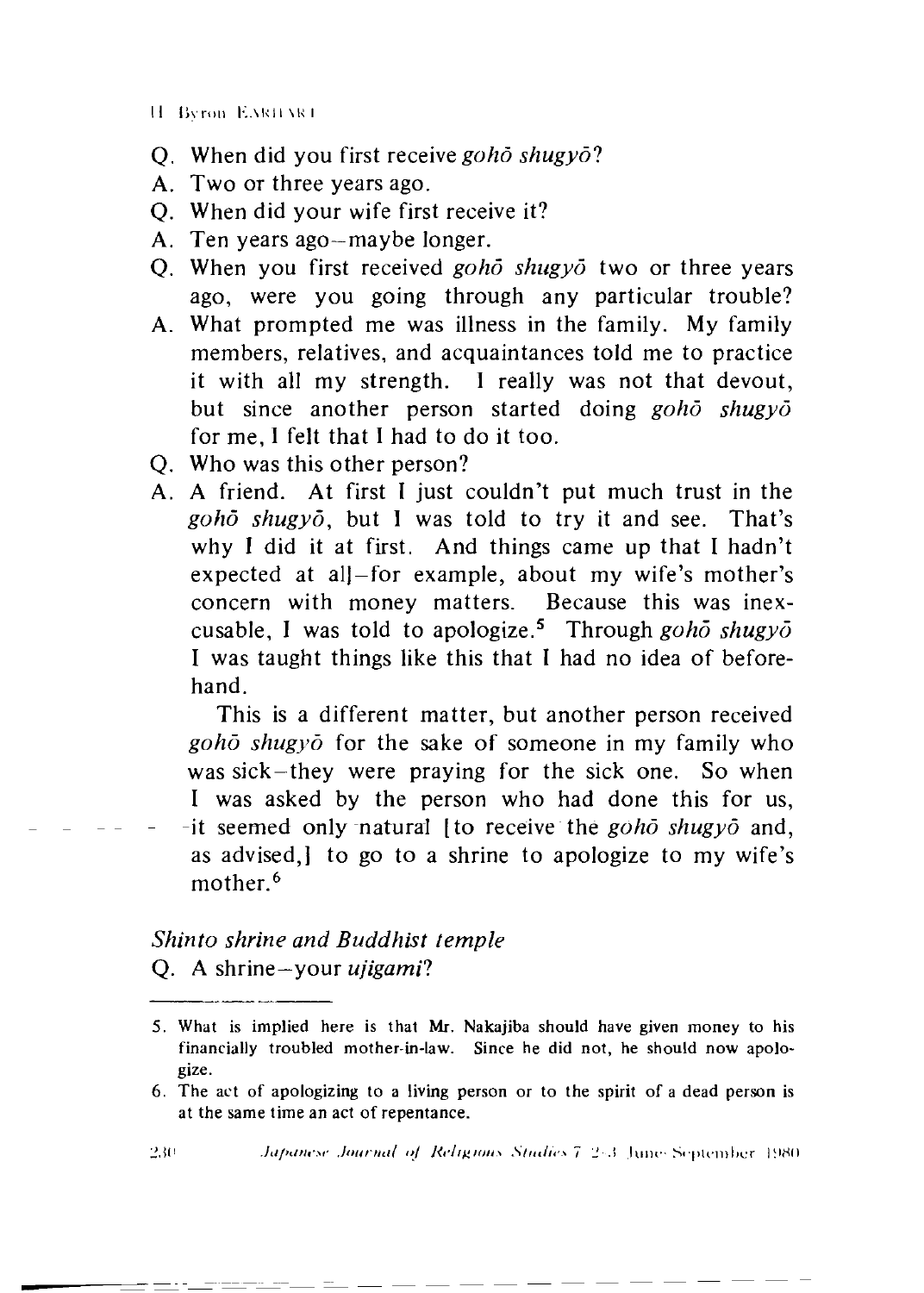- A. Yes. I've been going to the shrine since ten or fifteen, maybe more, years ago. My wife's brother died, so at the first of every month she would go to the *ujigami,* or the memorial stone, or the parish temple. That was her custom. But, as I said, because I was a Christian I thought it just as well not to go to such places. That was what I felt then. Later I changed my mind.
- Was that before or after your wife's joining Gedatsukai?
- A. After.
- When was that?
- That would be fifteen or sixteen years ago. From about ten years ago, we went to the parish temple or memorial stone at the beginning of every month.
- At that time had you entered Gedatsukai?
- A. No. I didn't have anything to pray for at that time. It was just that this was my *ujigami* and my ancestors, and I had been under the care of this *ujigami,* so going there was an expression of thanks. The memorial stones and the parish temple were the same: I had received their protection, and going to these places was a form of thanks.  $Q$  A  $Q$  A  $Q$  A
- Q. Your family parish temple is what sect?
- A. Jõdo Shinshū. Higashi Honganji. And the family in which my mother was born was a temple family.

## *Christian church*

- Q. Were you a Christian from your youth?
- A. I became a Christian at age 18. I was baptized at age 20.
- Q. What church?
- A. Nihon Kirisuto Kyodan [United Church of Christ in Japan]. There aren't very many of these churches. They are very scholarly in their teaching. I had gone to Sapporo. Most of the people in this church were quite knowledgeable. There were many intellectuals. Hok-

*Japanese Journal of Religious Studies* 7-2-3 June-September 1980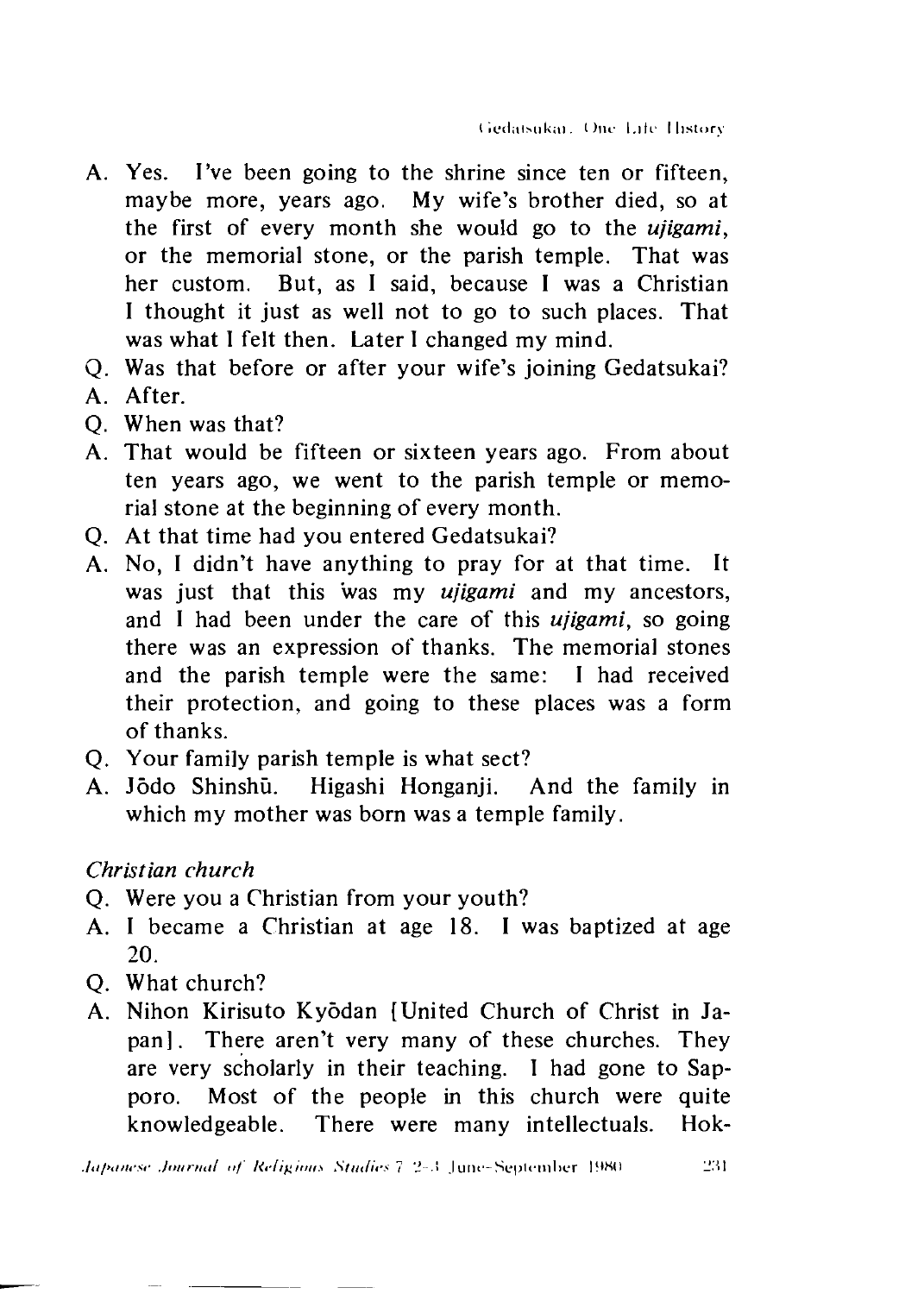kaido University is there, and there were many university students in the church.

- Q. You were born in Hokkaido?
- A. Yes. At that time, so that I could go to school, I was living with a family that happened to be Christian. Until that time I had been just an ordinary, traditional Japanese-though from youth up I didn't have any particular faith. But when I got up in the morning, my mother would say, "Go pay your respects before the [Shinto] household shrine and the Buddhist altar." If I didn't, I wouldn't get anything to eat. That was the way it was. My father and mother were both people of deep faith. Anyway, because this was the way it was, it seemed natural [to us]. It was a [family] custom for us to go to the household shrine and Buddhist altar, then to wash our hands [and eat breakfast].

But when I moved into this other house, there was no household shrine and no Buddhist altar, so I thought it a strange house. Two or three days later I mentioned something [about the absence of traditional altars] to the family, and they said it was because they were Christian. From a child's perspective it appeared as if there were no kami there at all. What a strange house, 1 thought.

I didn't know much about Christianity, and didn't understand why, with all the fine religions in Japan, they would accept a foreign religion. In their house they had a Bible, and they urged me to read it. I did so earnestly. The head of the family was an elder in this church, so every week missionaries and ministers would visit the house. I didn't really understand why, but there was some kind of rebellion within me.

I was reading the Bible diligently. If I asked them [the family members] or the minister about the Bible, they would say, "You haven't read the Bible [enough].

232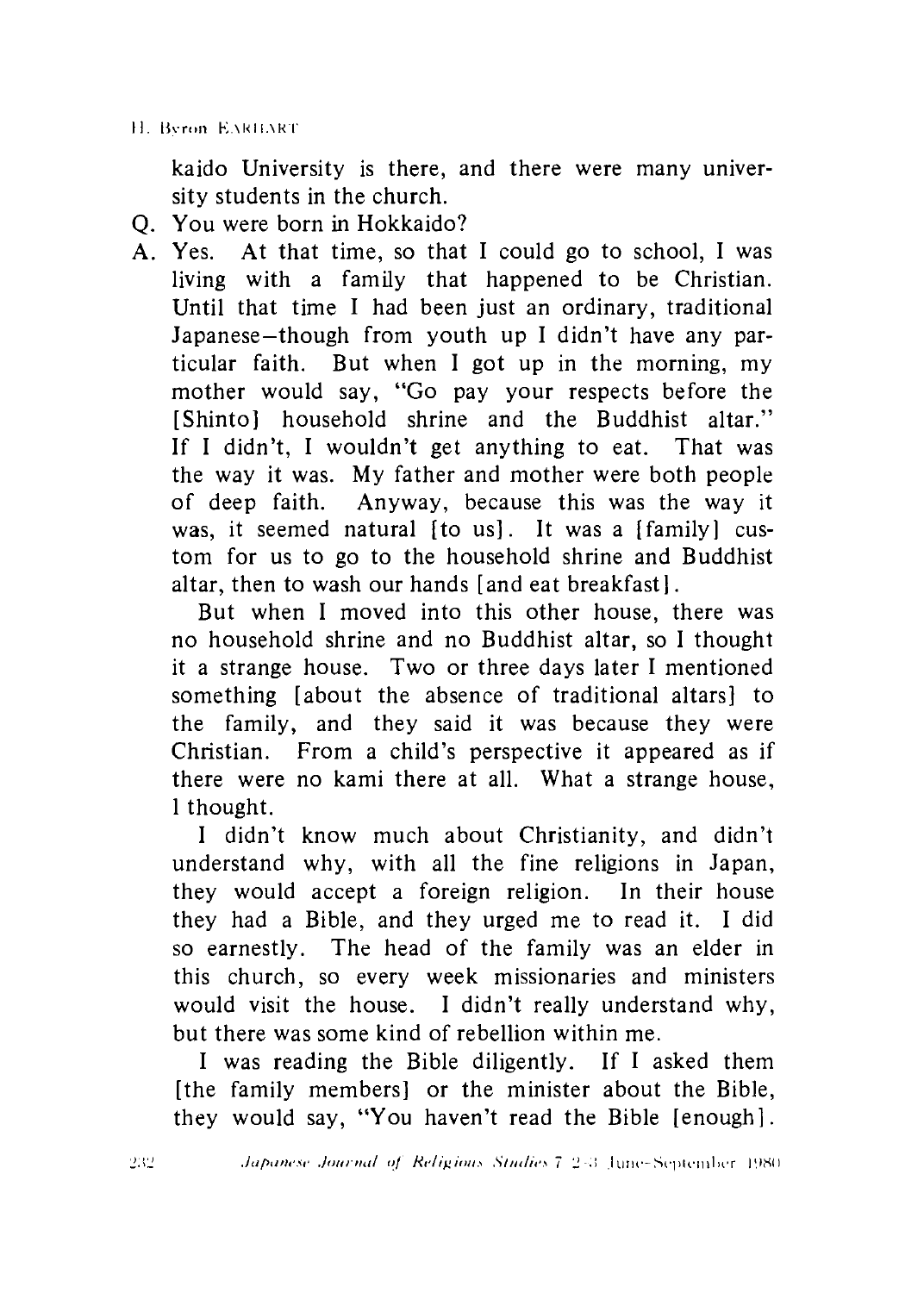It is good. Just read it." They wouldn't argue with me.

Really, when I was young, I didn't think that there was only one true kami. That's how I felt when I began reading the Bible. And I was encouraged to read it. There must have been some rebellion in me at that time.

- How old were you when you moved into that house?
- A. Age 16.
- Q. So you lived there until you were 20?
- A. No. I moved to another house. That was a Christian house, too. But that house belonged to the Holiness tradition—Kiyome Church. The head of that house and I went to different churches. Q A Q A

I was 20 when I received baptism, so my parents couldn't object. When I was 24, I was on my own and opened a business. This was right next to my mother's house. At that time, every day for about half a year, my mother urged me to convert [from Christianity back to Buddhism]. She was born in a temple family, so naturally all of our ancestors were connected with Buddhist temples. She told me not to practice a foreign religion. "Return to Buddhism!" [she said.]

But by that time I was rather devout. At the time I converted to Christianity, it [the church] was in the country—of course it is now a city, but then it was a country church. We gathered together friends who shared the same ideas, and once a month we had a minister come. We had a number of people of the same mind gather, and we talked; even when the minister didn't come, we studied the Bible on our own. That's the kind of church it was.

I was in business, so I became an officer of that church. The minister asked me to be an elder and lead the Bible study. It was just as I was doing this in the church that my mother asked me to change my religion. I was reading the Bible, but didn't want to mention it, so I just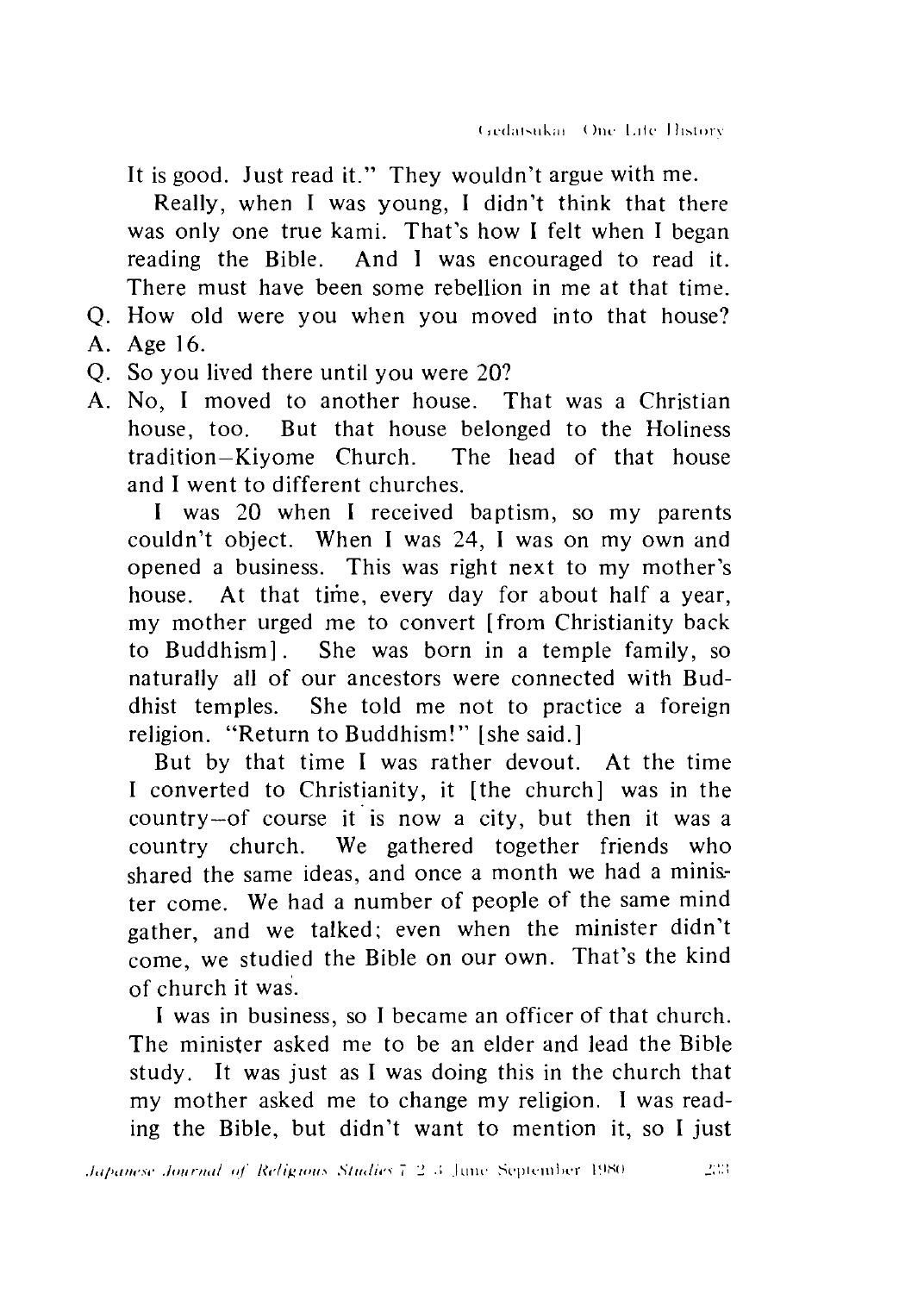said "Yes, yes" to her so as not to get into an argument. But every day, every day she would come. I was devotedly reading the Bible, because I believed in it. After all, the kami I worshiped was not a small kami or Buddha, but a kami of the entire world, the entire universe. Also, I believed that was man's duty to do this, so I couldn't change my faith. When I told this to my mother, she was quite annoyed.

After some time had passed, one day I finally said, ''Well, our thinking is different, but I don't want to disagree with you. If you dislike Christianity that much, then I'll give it up."

She breathed a sigh of relief.

*"But,"* I said, there is one condition. I will never enter another religion."

Then the expression on my mother's face changed again. At last she said that if I believed that strongly, 1 should keep my faith and she would practice Buddhism. She said that if giving up Christianity meant losing all faith, that would be bad. After that she didn't say anything.

Afterwards I had my own house, and since there was no church, we would meet in my house. Then after the war [World War II], I ran the Sunday School. I closed my business [on Sundays] to do this.

At the time I married, my wife was Buddhist. [Later] she was baptized and did practice Christianity for a while.

*Wife and wife's mother enter Gedatsukai*

Both my wife and her mother were devout, lespecially since] fifteen or sixteen years ago when they got very interested in religion. They looked into various religions, such as Tenrikyō and Seichō no Ie, but with no effect. Then they found Gedatsukai and decided that this was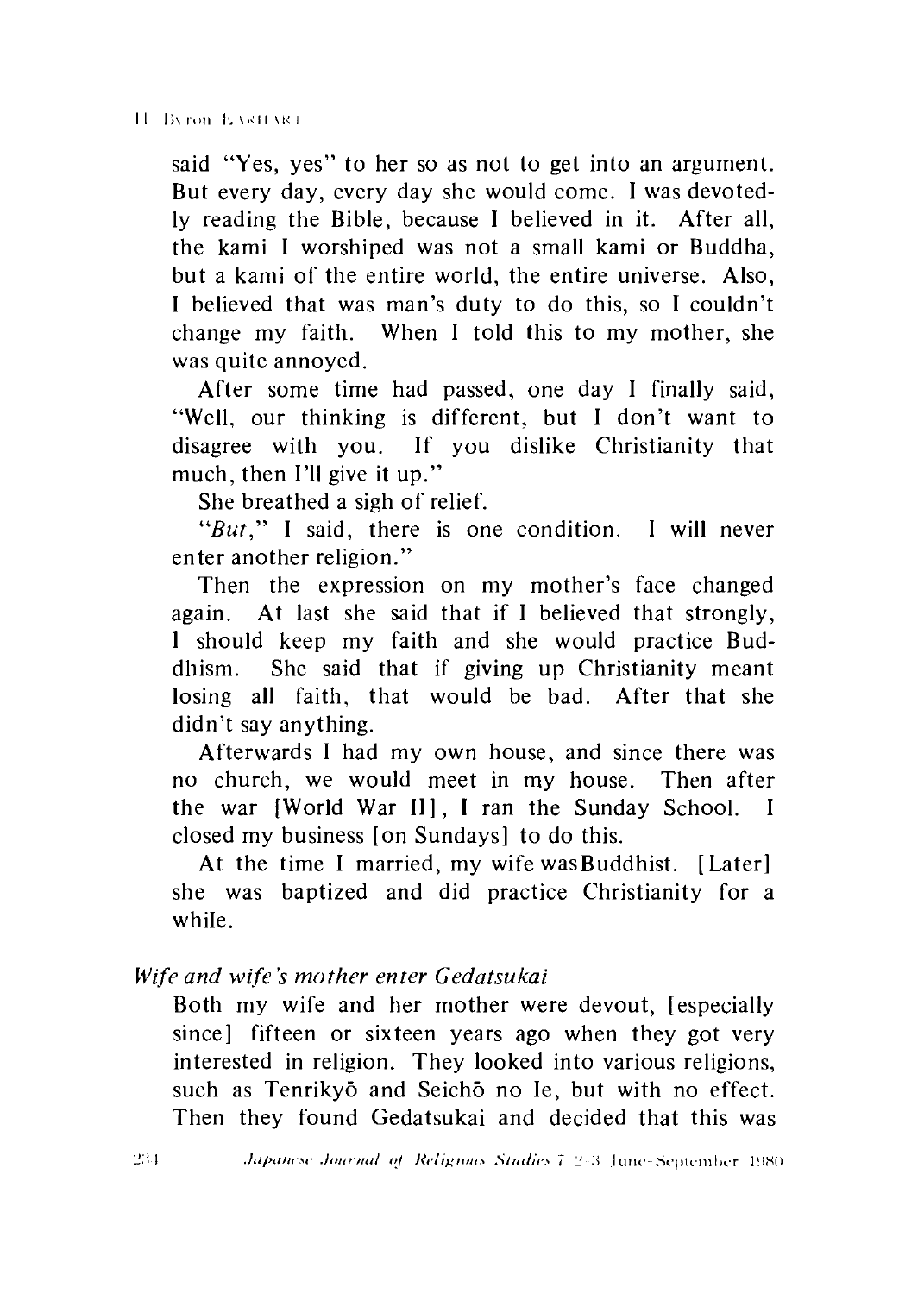genuine religion.

I remained a Christian all that time. Finally my mother-in-law said, "There are all kinds of religions, but it would be too bad not to practice Gedatsukai. This Gedatsukai's teaching is the easiest to understand, and this is the genuine religion, a convincing religion." Well, that was twenty years—twenty years ago, this entering into Gedatsukai.

- Q. Your wife?
- A. My wife's mother. And right after that, my wife entered Gedatsukai. I kept it [my interest] to myself, but started asking about Gedatsukai. So it's fifteen or sixteen years since my family entered Gedatsukai. Longer than that it must be twenty years. I was involved too, but kept it to myself.

*Son joins Gedatsukai*

Then my son-I have several sons—he wanted to go to Tokyo, so at age 23 my son left our house to go into business. I set him up, but my wife and I were [really] opposed to this, because he was still too young. But he insisted, so he did leave the family, and it didn't go well for him. He gave it up after a year. He was too far in debt and couldn't continue. His business ended in failure.

And then a letter came to us. "Really, father, I failed. As you said, father, I am really too young and ignorant of the world. I didn't study matters well enough, and I held a lot of mistaken ideas. Therefore I would like to take up spiritual training for two or three months. I know that you will probably be against this, father, but please let me take part in this spiritual training." So he went to the Gedatsukai headquarters.

Q. Headquarters? The Tokyo Practice Hall?

A. No, Tokyo—I mean the practice hall at the Sacred

*Japanese Journal of Religious Studies* 7 2-3 June-September 1980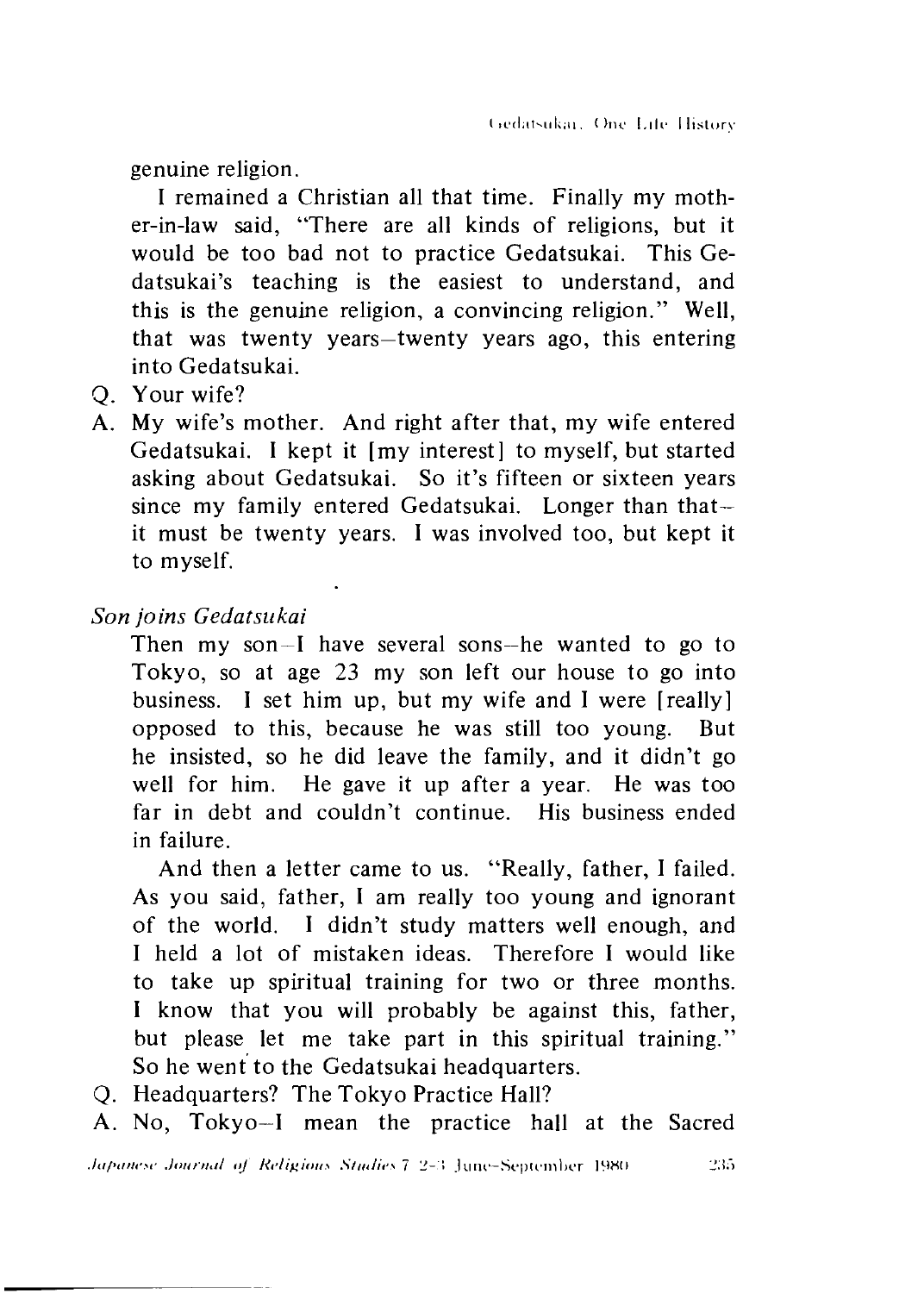#### | H. Byron EARILART

Land<sup>7</sup> in Saitama Prefecture liust outside Tokyo]. Two or three months passed, and again a letter came. It said, that the original agreement was for two or three months, but that he was a slow learner; he was sorry, but hoped he could continue with this spiritual training for a while. So about two years passed. That was the first case of one of my sons' entering Gedatsukai.

So I was the very last one. As I told you, I thought that Christianity was right. [It had a long history, but] | this Gedatsukai wasn't very old. It started about the | beginning of the Showa period  $[1926 - ]$ . So I just couldn't bring myself to trust this religion. I stubbornly stuck to Christianity.

I *Illness and the search for ancestors*

But as I said before, there was sickness in the family, and other people were trying to help us. When we wondered about the reason, my wife and relatives said that it was some offense against the ancestors or the kami. But I was sure that I hadn't offended them, so I didn't want to join Gedatsukai.

Then in 1964, mother—my wife's mother, jour family's] grandma-unexpectedly said to me, "Your ancestors are in Fukui City, so there ought to be a memorial stone [there]. Go and pay your respects at your ancestors' memorial stone."

Well, I was a little resistant and said that since the main house of the family was still there and many elderly family members too, there was no need for me-to-pay a visit. My feeling was that it was enough to pay my respects at the memorial services for my mother, father,

<sup>17.</sup> The Sacred Land, or Goreichi, at Kitamoto, Saitama Prefecture, is the birth- 1 place of the founder, Okano. He developed it into a sacred center for pilgrimage, religious practice, and ritual celebration.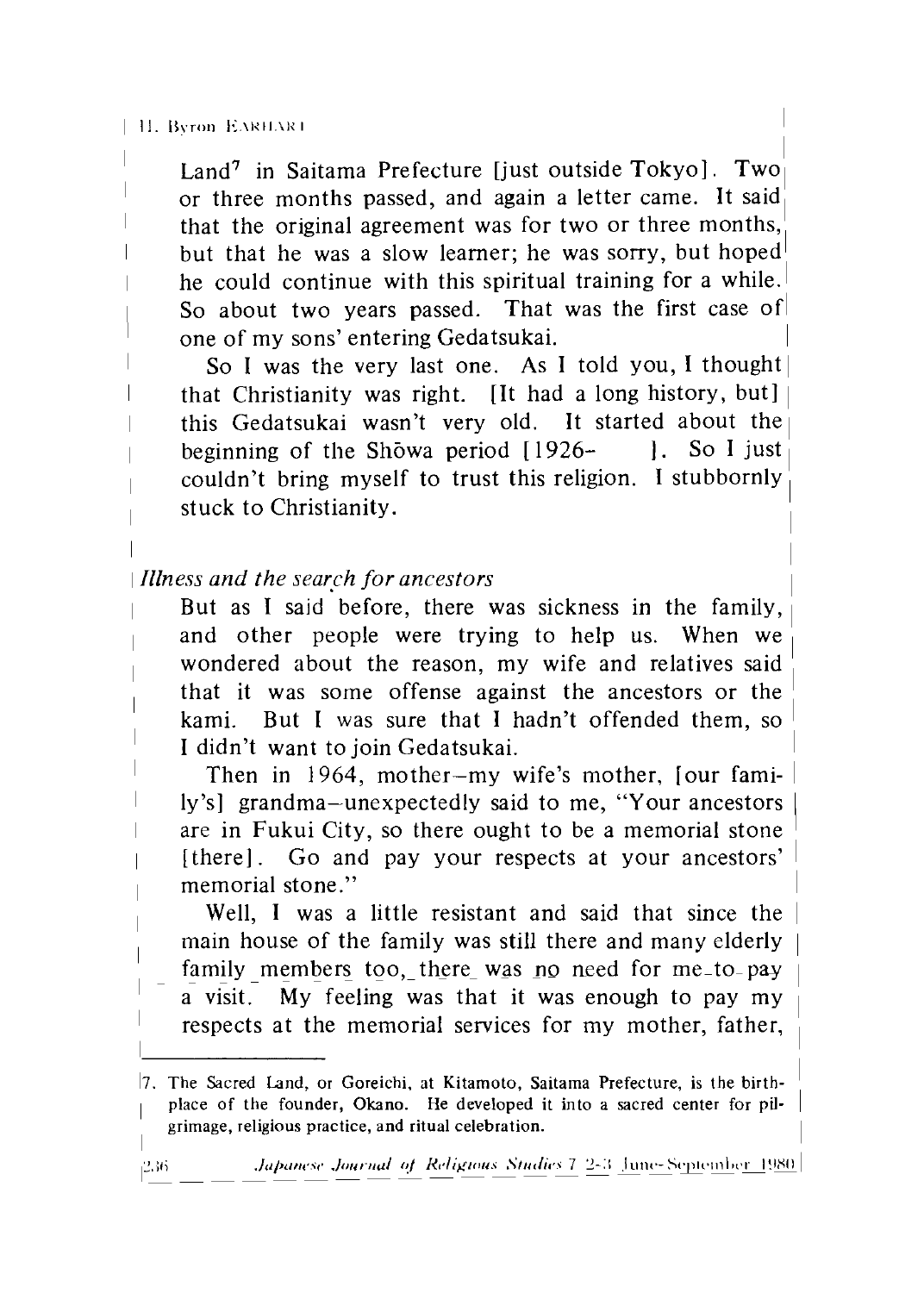and grandparents [in Hokkaido]. I felt that there was no need for other visits.

But she said, "You have abandoned your ancestors." It was 1964 when she said this.

The same year my wife, her mother, and I-the three of us—went to Sapporo because my son had sent us tickets for the Olympics [so we were on our way to Tokyo]. At that time mother—my wife's mother—said, "Why don't you go on to Fukui City and pay your respects at your ancestors' memorial stone? Go on to Fukui City." [Fukui City is located on the Japan Sea coast, almost due north of Kyoto.]

Well, at that time my mother and father were long dead, and relatives who would have known about these things had died too. I knew about Fukui City in a general way, and {in Hokkaido] we had an Association of People from Fukui Prefecture (Fukui Kenjinkai). My father had been an officer in the association. I visited all the officers of that association, but they couldn't tell me the address of my family in Fukui City. These people were rather old, and their memory was poor—but even the old women from Fukui Prefecture were saying that I should go back.

So when these old people told me to go, I just couldn't object and say I wouldn't. I just said that I wasn't sure yet, we didn't have any address at all, maybe my relatives were no longer there...

But my wife insisted, "There certainly *are* relatives there. If you go, you will see." She received *goho shugyo* at that time, and that's what she was told: "If you go, you will see."

- Q. During *goho shugyol*
- A. Yes. She said that because we had been told "if you go, you will see," we should go. So I agreed. I still didn't understand, but anyway we went to Fukui City.

*Javanese Journal of Religious Studies* 7 2-3 June-September 1980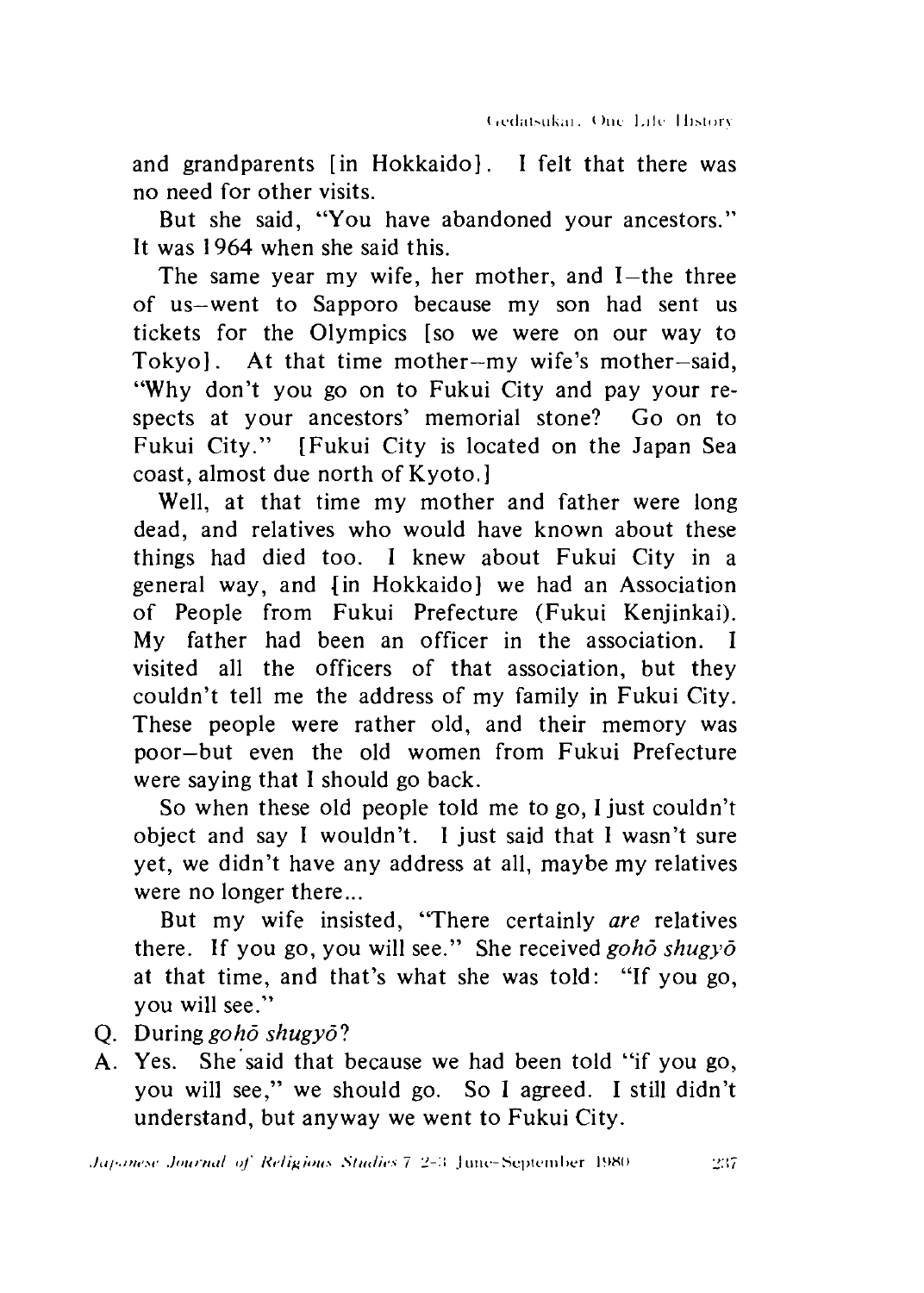I really began to think that this *goho shugyo* must be something miraculous. We went to Fukui City and began searching from district to district, since neither my wife nor I knew the city. But they had said it would be alright, because if we went, we would see.

We went to the City Office to search for the Nakajiba name, but it was a Sunday so there was nothing we could do. We got into a taxi—there was no other way to make inquiries around the city—and when the driver asked us where he should take us, I said, "It doesn't make any difference. Straight ahead!" So off we went, completely in the dark [as to where we were going]. On the way we asked people if they knew of any Nakajibas, but no one did, so we just went farther. Finally we got out of the taxi.

The next time we asked, we were directed to the house of a Nakajiba family, [and of course we wanted] to see if they were relatives. This person was very kind, but said there were lots of Nakajibas in Fukui City and he didn't know where my ancestors might be from. [So we thanked him and left.

We didn't know what to do and just walked around quite a while. Finally we decided that anything would be better than this, so we had someone direct us to an old,a very old, Buddhist temple. We wandered into that temple and asked [at the office] if there was a Nakajiba memorial stone there. They said they didn't know about any ancient memorial stone for the Nakajiba family, but we checked the temple death register all the way back. The family name was not in it, but there was  $[a]$  name with the character  $[read]$  JU or *shige-and* there was such a name in my main family. (I am a second son.) In the [Hokkaido] family I was born in, there is a memorial tablet for a person who died at the beginning of the Meiji period [1868-1912].

238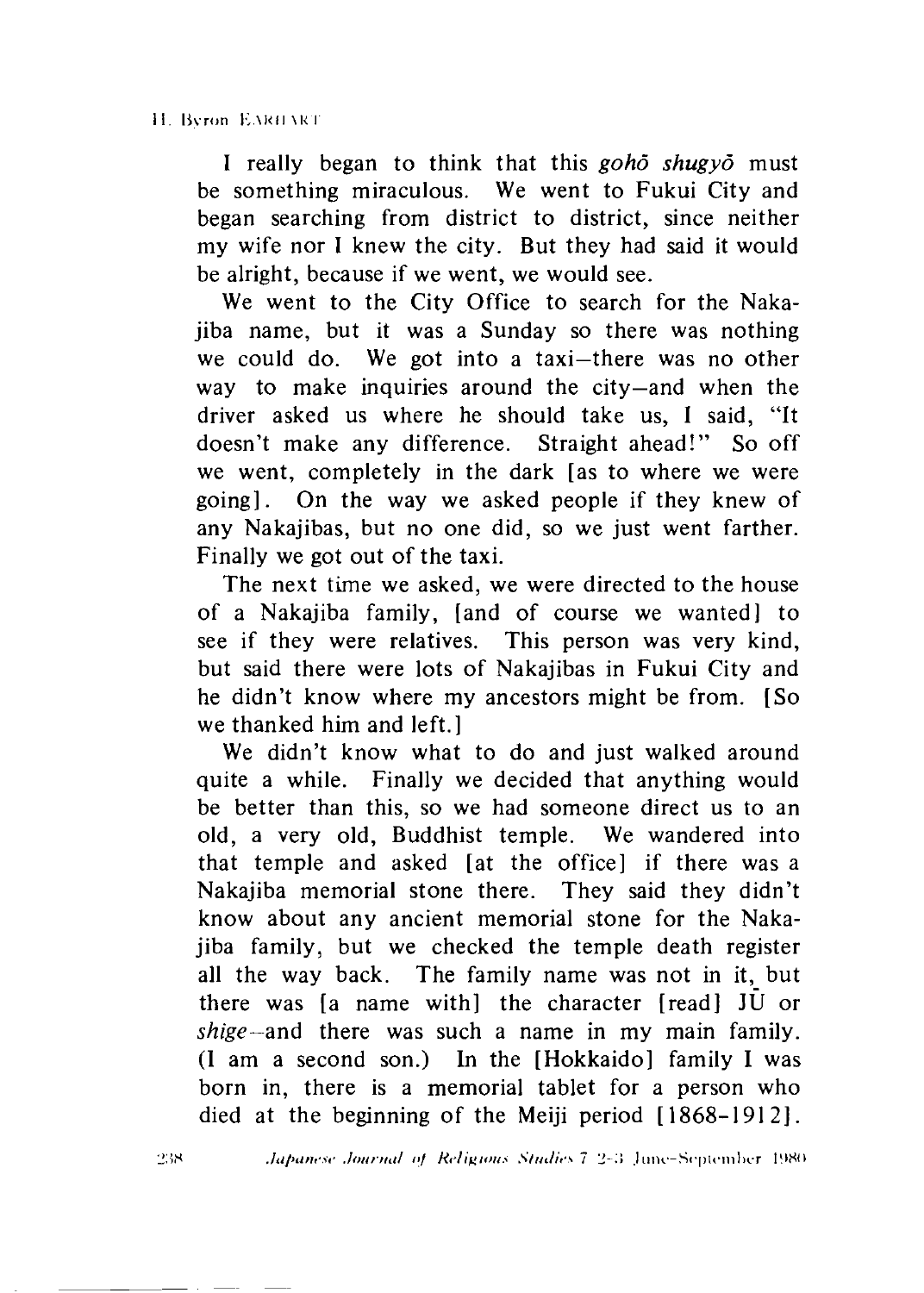[The name on it is] the posthumous Buddhist name. I had copied this Buddhist name and brought it with me. What I noticed was this same character, *shige.*

The priest wasn't there, but we talked to his wife and tried to find out if the Nakajiba family was in the death register. All I had written down was the Buddhist name, and the Meiji year, month, and day [of death]. Looking at the temple record, II found the same name, but] there was one month's difference. The priest's wife said, though, that the old calendar and the new differed by a month. So I figured that this *shige* might be one of my relatives.

- Q. Was that a Jodo Shinshu temple?
- A. Yes. I didn't know for sure [that this person was a relative], but said that if they didn't mind. I would take some of the soil from around that memorial stone back to my family's memorial stone in Sapporo.

We were just about to leave, when the son of the Nakajiba family we had talked to earlier—a big lumber dealer —came rushing in. He said that his father had returned home [later] and told him that the Nakajibas who had gone to Hokkaido were from his family, and that he belonged to the main family. The father has died since, but there is no doubt that we are of the same family. Later I learned that this family holds an official position in the temple we visited.

[About that time] the temple priest came in, too, and since we had traveled all the way from Hokkaido to locate our ancestors, they ordered in food and gave us a nice meal. [They urged us to stay longer and visit the memorial stone,] but we had already made arrangements to stay in Kyoto, so we had to go on.

#### *Taking care of the family*

That was the first time [we went to Fukui City]. The

*Japanese Journal of Religious Studies* 7 2-3 June-September 1980

239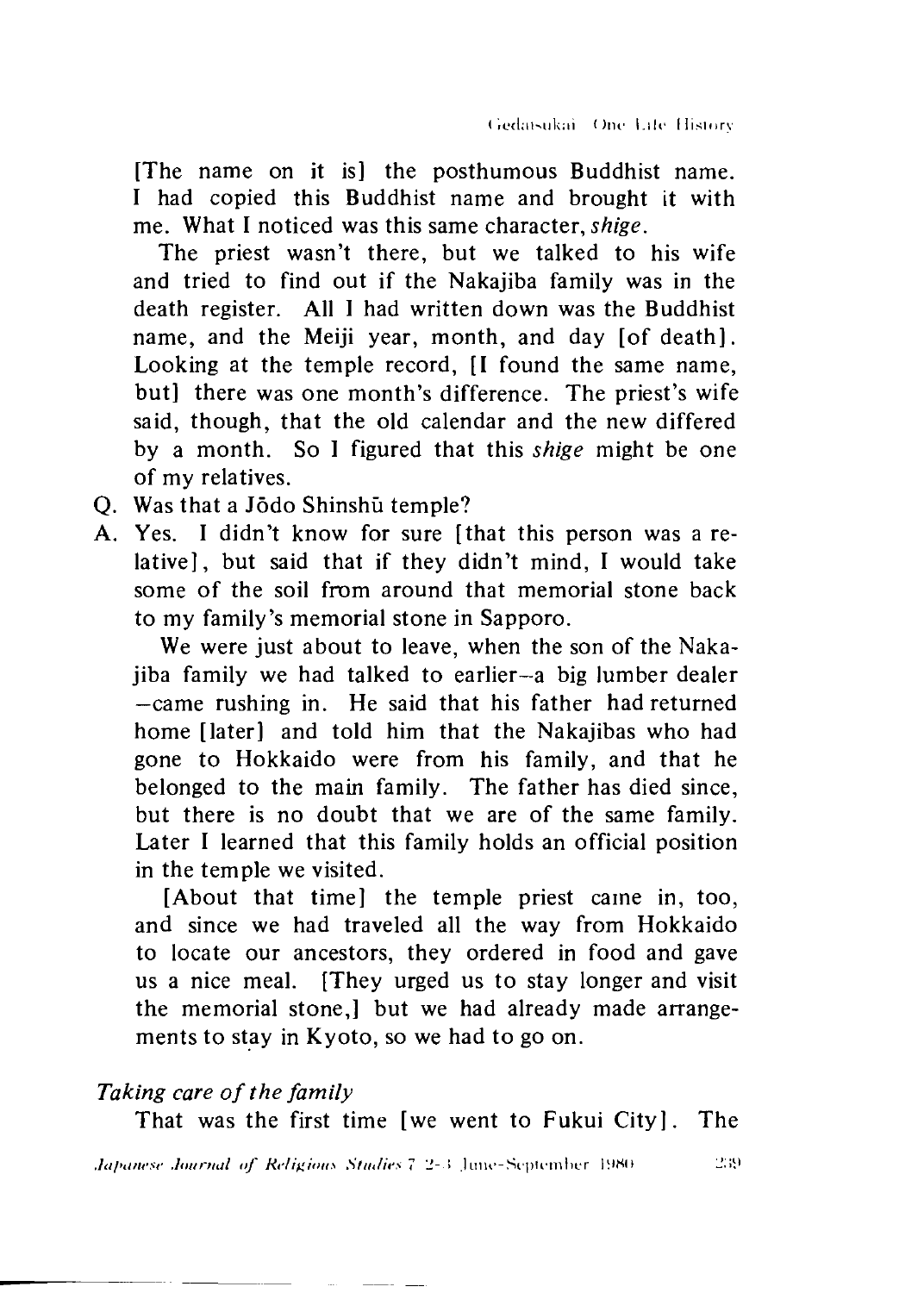next time was when we learned through *goho shugyo*  that is, my wife was told-that no one was taking care of the memorial stone.

- O. When was this *goho shugyo* received?
- A Well...
- O. The first was in 1964?
- A. Yes, 1964. It was after that... I'm not really sure.
- O. The next year?
- Yes, [about] the next year—quite a while after the first. [Anyway] we had a main family there  $\lceil \ln F$ ukui City], and they had a very nice Buddhist altar. That first time we didn't go to the memorial stone because it got late [and we had to go to Kyoto]. 1 had thought that the memorial stone would be taken care of since the main family had such a fine Buddhist altar, but in *goho shugyo* we were told, that the memorial stone was not being taken care of. I thought this was peculiar.  $Q$  A  $Q$  A  $Q$  A

Then about three years ago we suddenly received a phone call from the house we had visited in Fukui City. They said that they had found the memorial stone of our family, and they asked us to come. This was just before the time of Buddhist memorial services for ancestors [in the late summer].

My father hadn't said too much about his ancestors. There had been a second marriage in the family four generations ago, and the family was split. This may be a shameful thing to talk about, but that's the way it was.

But the present Nakajiba family in Fukui City, the main family, put up a very nice memorial stone. There are many Nakajiba memorial stones, but they are all different. My family's memorial stone would probably be something like a *muenbotoke* stone [the stone of a dead person or persons without descendants or whose descendants do not observe the regular rituals].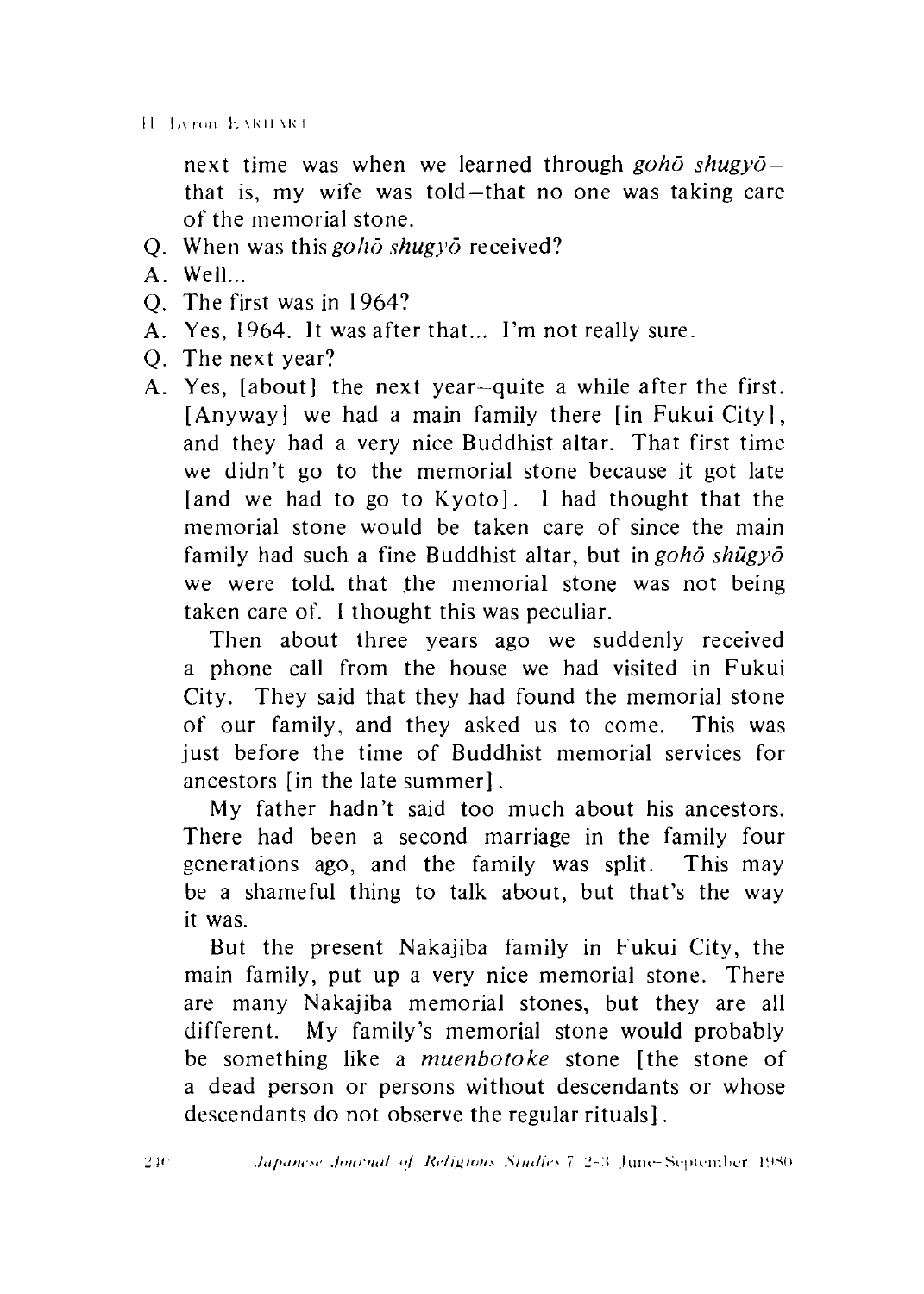Then came this phone call from the house in Fukui  $City$ -not the head of the house, he had died, but the son of the former head, or rather his wife. She said that they had remembered this visit of a relative from Hokkaido some eight years ago—he must be a fine person to come all that way to look for his ancestors—and that [they had learned that] there was a family taking care of the memorial stone, but it was not a Nakajiba family. This family had been looking after ancestors for a hundred years or so, but they were about to give it up. In that case the memorial stone would become a *muenbotoke* [stone].

Well, we went to Fukui City, [and it turned out to be] the same main family as ours. The name written in the death register was not the [posthumous] Buddhist name; it was -the family name. The family name and the [Buddhist] name on the memorial stone did not agree, but I thought they were [probably] the same. We discussed it with the temple priest, and the too thought that] this seemed to be our family stone. He said that we had better take care of it.

I thought *it* would be good to have a new memorial stone put up [in Hokkaido] and have the spirits transferred there. Then the former memorial stone could be treated as a *muenbotoke*. But when winter comes to Fukui, there are times when you just can't move memorial stones [to the special *muenbotoke* site]. And also I would have services in Hokkaido. In the end I told him that I would assume responsibility for it, and then I returned home.

About a year later we wanted to go to that memorial stone in Fukui City [and see to our responsibilities]. We talked about it, but what with business and all, we couldn't work it out. We wanted to go at the time of the Buddhist memorial services for ancestors, but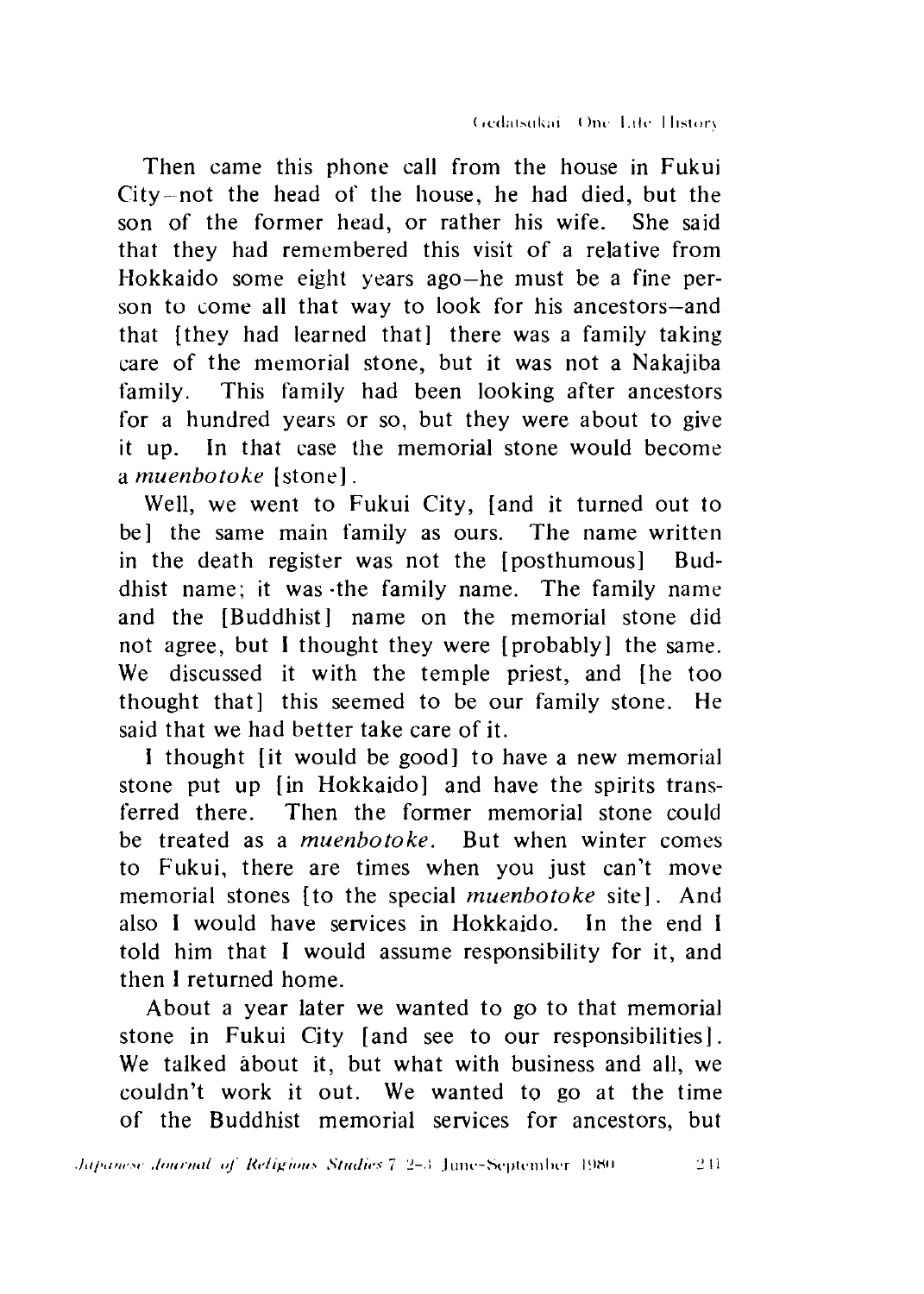couldn't. So we decided that even if we couldn't go then, we would go later.

At that time my wife received *goho shugyo* again. She was told, "Go to Fukui City!"

- Q. From Sapporo?
- A. No, by this time we had moved to Tokyo. But why were we supposed to go to Fukui City? [The answer was the same as before. I "If you go, you will see." I couldn't understand this at all.

Well, we couldn't go the year before last or last year either, so we went this year. But the old memorial stone that we had thought was being taken care of by the temple actually was not being looked after. Then we understood. The memorial stone was *not* being treated as a *muenbotoke* [stone]. This was when we first understood what the matter was.

[But before going any further,] we wanted to check with the main family (in Hokkaido) to see whether this memorial stone was really one for our ancestors, because if you make mistakes with memorial stones, people say that bad things will happen.

[We went back to Hokkaido and checked, but the main family too] wondered what the circumstances were. Finally I said that we [all] ought to go to Fukui City, so the main family said they would go with us to the memorial stone. This time my elder sister and her son—my nephew—all of us went to Fukui City.

Finally we got the memorial stone taken care of. This was [my wife's and my] third trip, and little by little we came to understand the situation of our ancestors.

So this is the really important thing that we learned [through *goho shugyo]* —something we hadn't anticipated at all: the fact that the memorial stone had not been taken care of, had not been offered memorial services.

242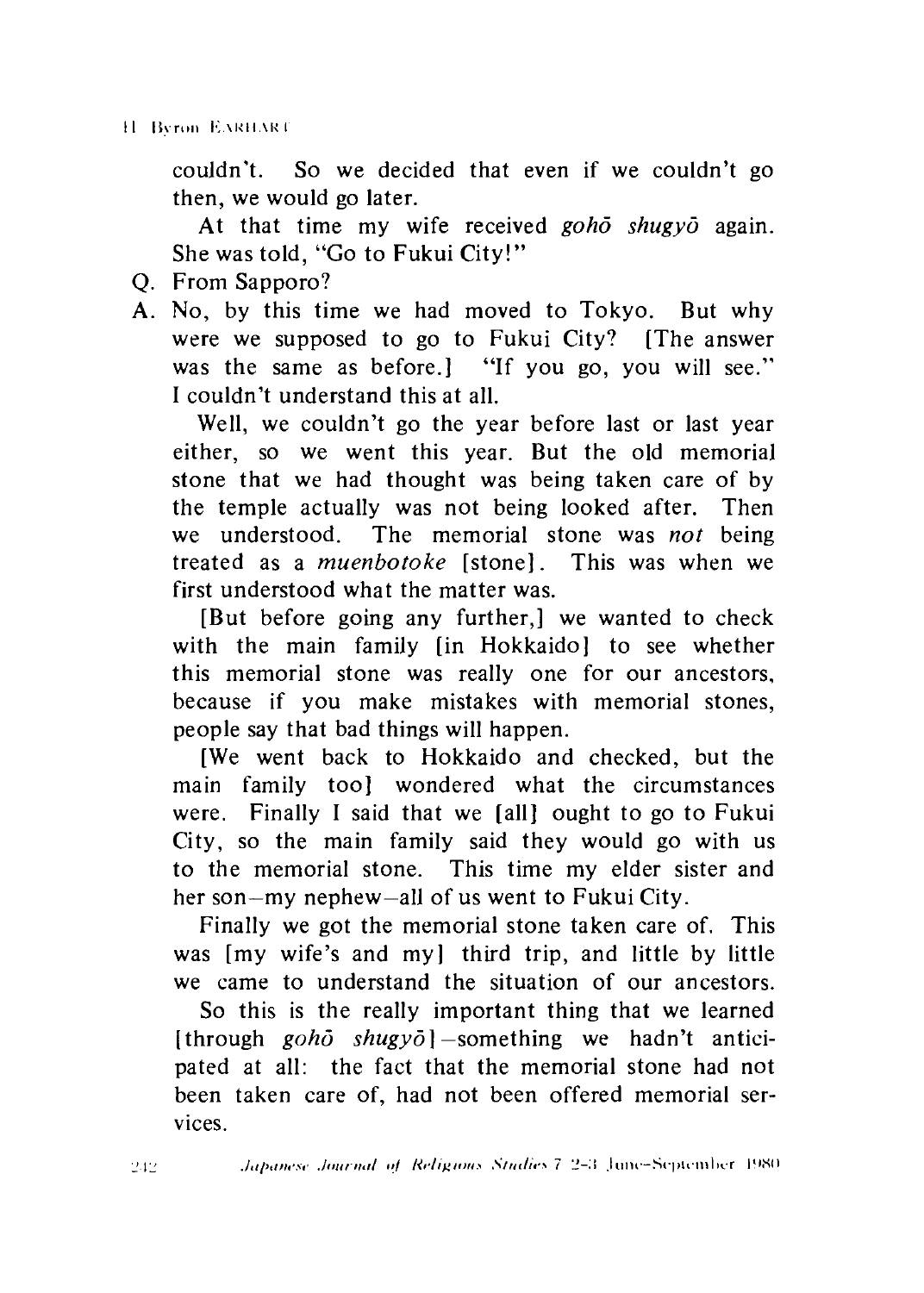### *Ritual services and the link of karma*

- Q. You requested memorial services at that Jodo Shinshu temple?
- A. Yes, three times.
- Q. You've had memorial services performed in Gedatsukai, too?
- A. Yes. We still do.
- Q. In Gedatsukai you have memorial services for individuals?
- A. Yes.
- Q. That is a miraculous tale, isn't it.
- A. Yes, it really is miraculous. [My experience] may be a small thing, but after all, it is not a lie. And there really is such a thing as the link of karma. Of course I was studying Christianity all the while, so I wasn't paying visits to shrines and temples, or performing [acts of] repentance and -thanksgiving. That's the way it was, but Gedatsukai got me to studying [too], and practicing grateful repayment. Thanks and repentance was really not thoroughgoing in Christianity.

Because I was a devout Christian, I was self-confident. I thought that I didn't need a household shrine because Christianity was a religion of faith. Even with regard to the memorial stone and my business—I had a watch and jewelry business—I thought I could take care of things myself. I did pay my respects to the kami and ancestors, but from the viewpoint of the kami, I was a bad person. From the viewpoint of the average person, of course, I was a virtuous person. I seemed to be prosperous and serving the kami.

But when  $\bf{l}$  came to study it-for example, the link of karma—I really did not have a feeling of gratitude for this link of karma, for my money, and so on. But after all, the ancestors-well, we are in the same blood line, of the same blood, and...

Q. Karma link?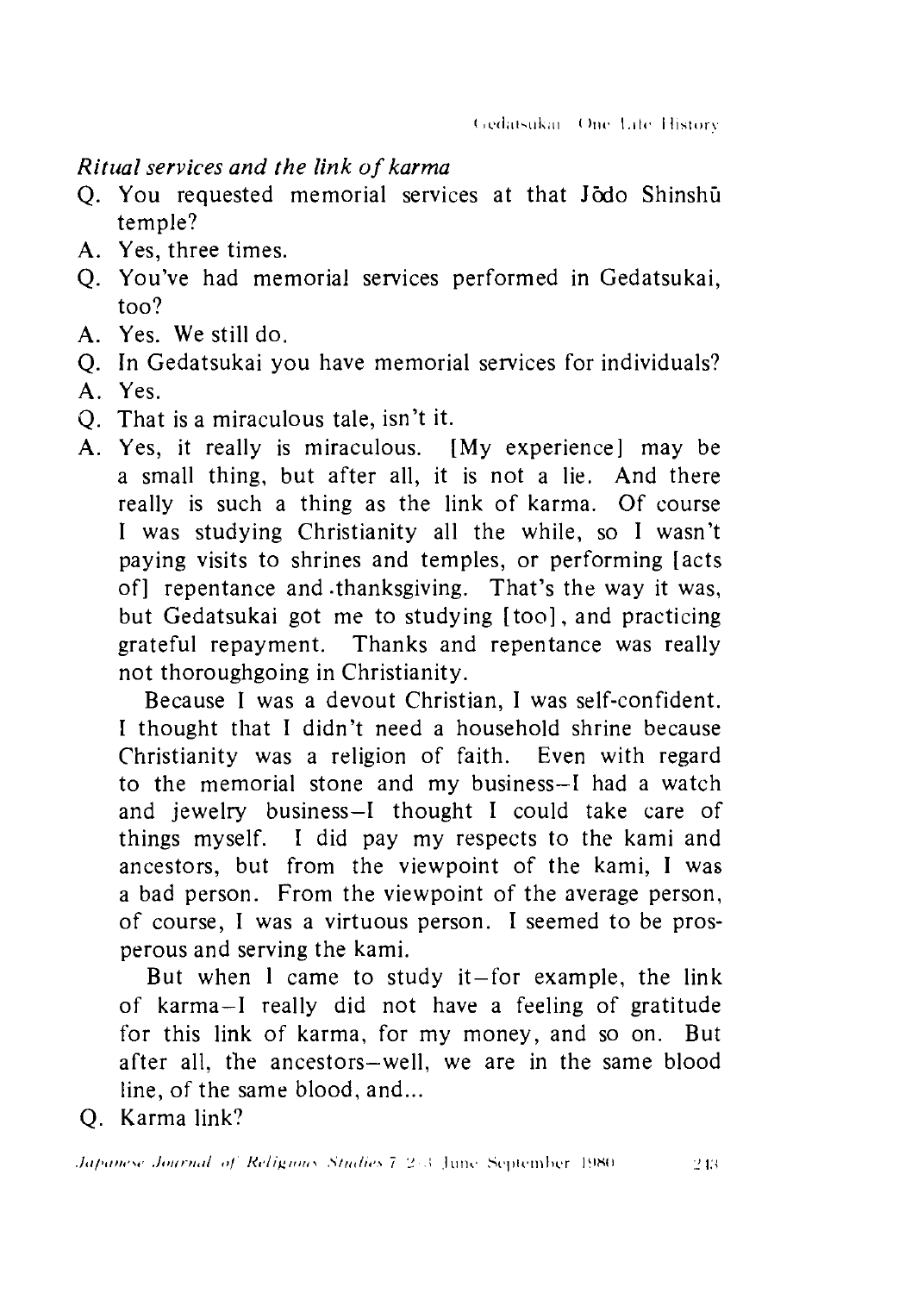A. Yes, we have a karma link, and Gedatsukai teaches us to be thankful for this. And if we do something wrong, we are supposed to apologize to the ancestors.

Well, I had known about these things in a general sort of way, but to realize that they are actually so! As the branch leader said [in a talk we all heard earlier that day], there may or may not be repentance in Christianity, but if you're not [sincerely] repentant yourself, it is nothing. Gedatsukai taught me this.

Even if you think you are doing the right thing, it's not always the case [that you are]. The same [act of] repentance—you may not even notice it yourself if you are just [mechanically] saying and doing things—is nothing. Whether you go ahead and do it or not, you think things are alright. But recently I have come to see that this is not the .case; I have come to examine myself more closely.

## *Mr. Nakajiba joins Gedatsukai*

- Q. You mentioned repentance—have you visited the Sacred Land?
- A. Yes, we go there often.
- Q. At the Sacred Land, do you practice repentance and *ohyakudo* [a form of repentance that involves walking back and forth between two stone pillars a hundred times] ?
- A. Yes, *ohyakudo* too.
- Q. Was that from two or three years ago?
- A. No-well, it wasn't too many times, but I did it while still in Hokkaido.  $\begin{array}{c}\n\mathbf{A} \\
\mathbf{C} \\
\mathbf{A} \\
\mathbf{C}\n\end{array}$
- Q. When was it that you moved to Tokyo?
- A. It's been ten years now.
- Q. And the time you joined...
- A. Gedatsukai?

244.

Q. Yes. That was in Sapporo as far as your wife is concerned?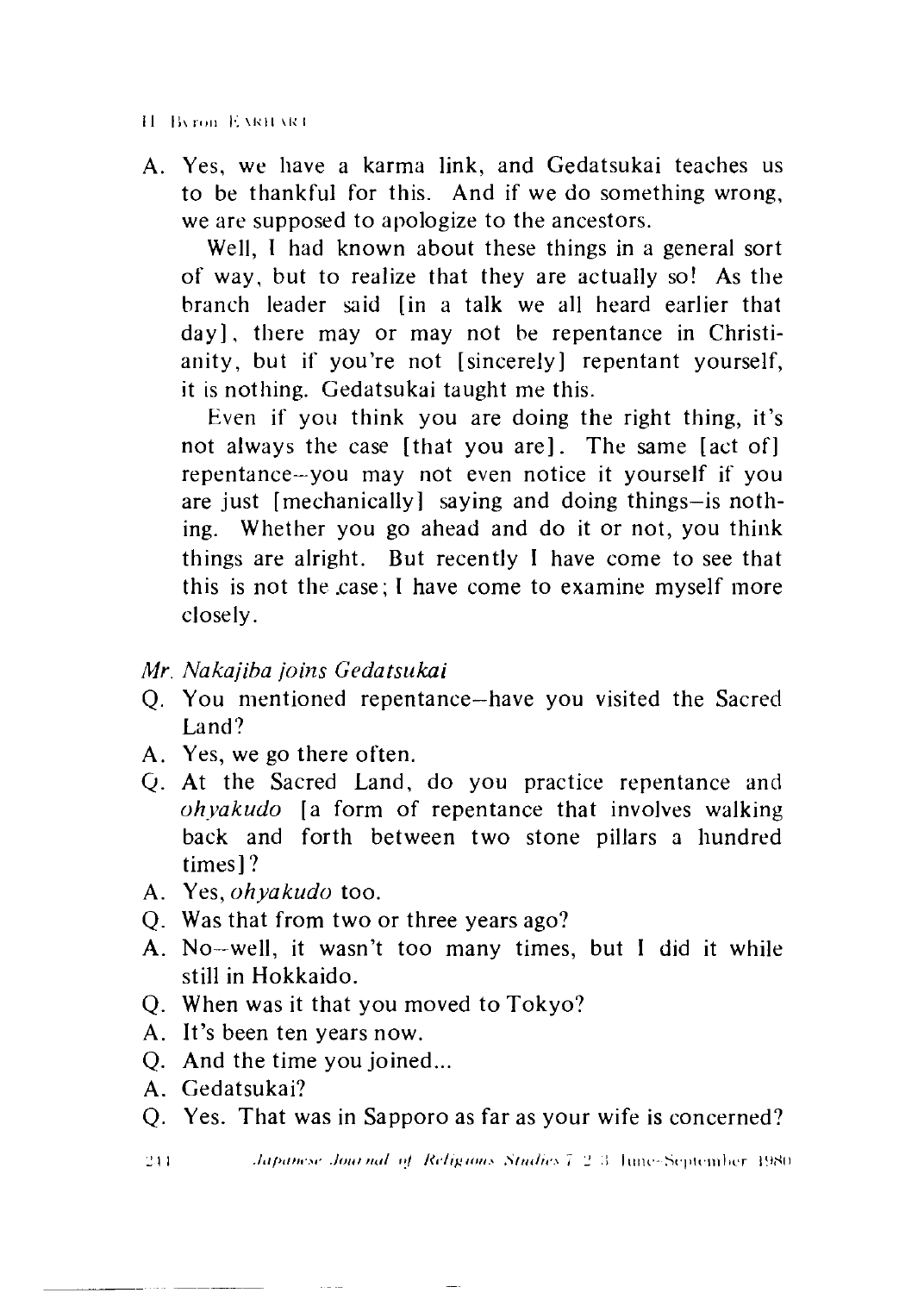- A. Yes, in her case it was in Sapporo.
- Q. And it was after the move to Tokyo that you yourself entered Gedatsukai?
- Yes, I really—Gedatsu... Well, my wife was attending, A.and I attended too for a while, but I was in Christianity —still a member of a church. I'm [still]a member of the church. So [at first] I couldn't agree to entering Gedatsukai. I thought that if I were to join here, the proper thing would be for me to cut my Christian ties and then enter Gedatsukai. That was my idea, but I decided to consult [others] about it.

[It is true, though, that] thanks to my study of Christianity when young, I was able to lead an honest life. And then there was my family's finances, and my family itself—since I had received Christianity's protection in these matters...

- This was the United Church of Christ in Japan?
- A. Yes. In August-no, September, the first of last month-I went to Hokkaido, and it became a big problem. I had received the help of the church, and I was thankful, so why should I have to cut my ties with Christianity? Anyway, I went to Sapporo and consulted with [the minister of l the church there. Q A<br>Q

But the minister had changed since my association with Gedatsukai. Before, I had told the former pastor that I was looking into Gedatsukai and that we had had this message in *goho shugyo,* and he had said just to wait. But now 1 believed in the *goho shugyo.* So this [new] minister said, "If you have gone this far, you may as well go ahead and practice Gedatsukai."

Did you know that Reverend Kashima, a leader of Gedatsukai, is Christian?

- O. Really?
- Yes, [anyway] he was formerly a Christian. I have met him many times, and he told me, "Nakajiba, it's alright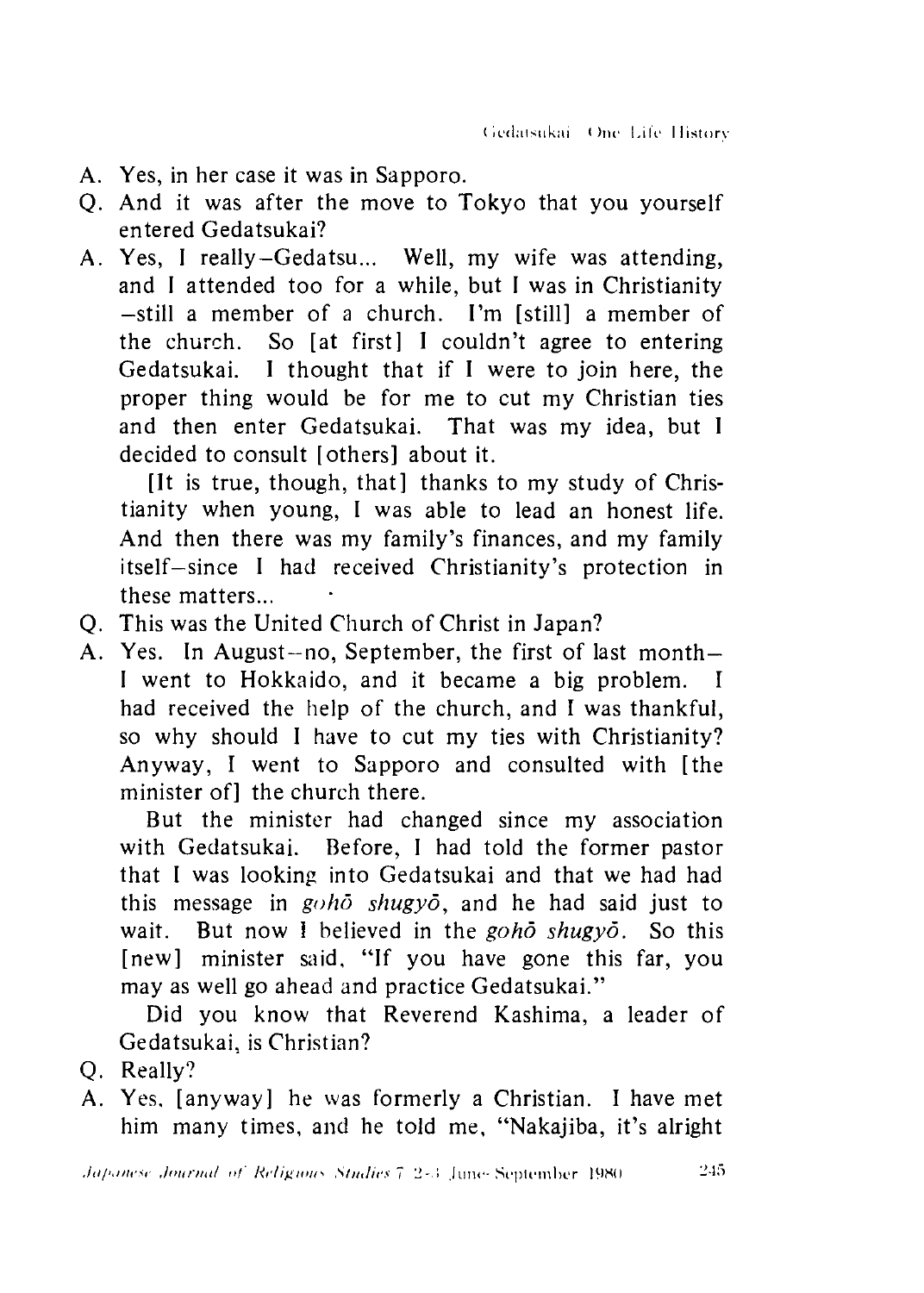for you to be a Christian."

He said that I had surely been blessed as a Christian. Well, I don't really understand the blessing of Christianity.

- Q. That blessing of Christianity—what would that be?
- A. Well, I don't know exactly, but as he said, "You surely were blessed." My wife and children told me that Christianity was probably good for me. "Even if you enter Gedatsukai, that won't change," they said. If you practice Christianity, there is no such thing as not being blessed. There is no Christian who has not been blessed. So I decided that it was alright to go ahead [and enter Gedatsukai]. And even now, receiving *goho shugyo,* [I am sure that] *gohd shugyo* is not false.

*Spirit communications*

- Q. How many times have you received *goho shugyol*
- A. Three.
- Q. During those *goho shugyo*, did you receive any special messages?
- A. Just small things. Nothing special. My wife's mother her trouble with money, and the time my brother died [and I was told to perform memorial services.]
- Q. Memorial services for your brother?
- A. Yes, we still hold them.

[Then there was the message about] Bato Kannon, too. It wasn't all that clear, but "Bato Kannon has also been of help to you"-this came out in *goho shugyo*. [Bato Kannon is a popular Buddhist deity featuring a horse's head; it is identified in Sanskrit as Hayagriva.]

Both my wife and I denied this, but when we went to Hokkaido—my father had already died, but [when alive], even though poor, he would pay visits to shrines; he and my elder brother too—I wondered why my father had visited his *ujigami* so frequently. There was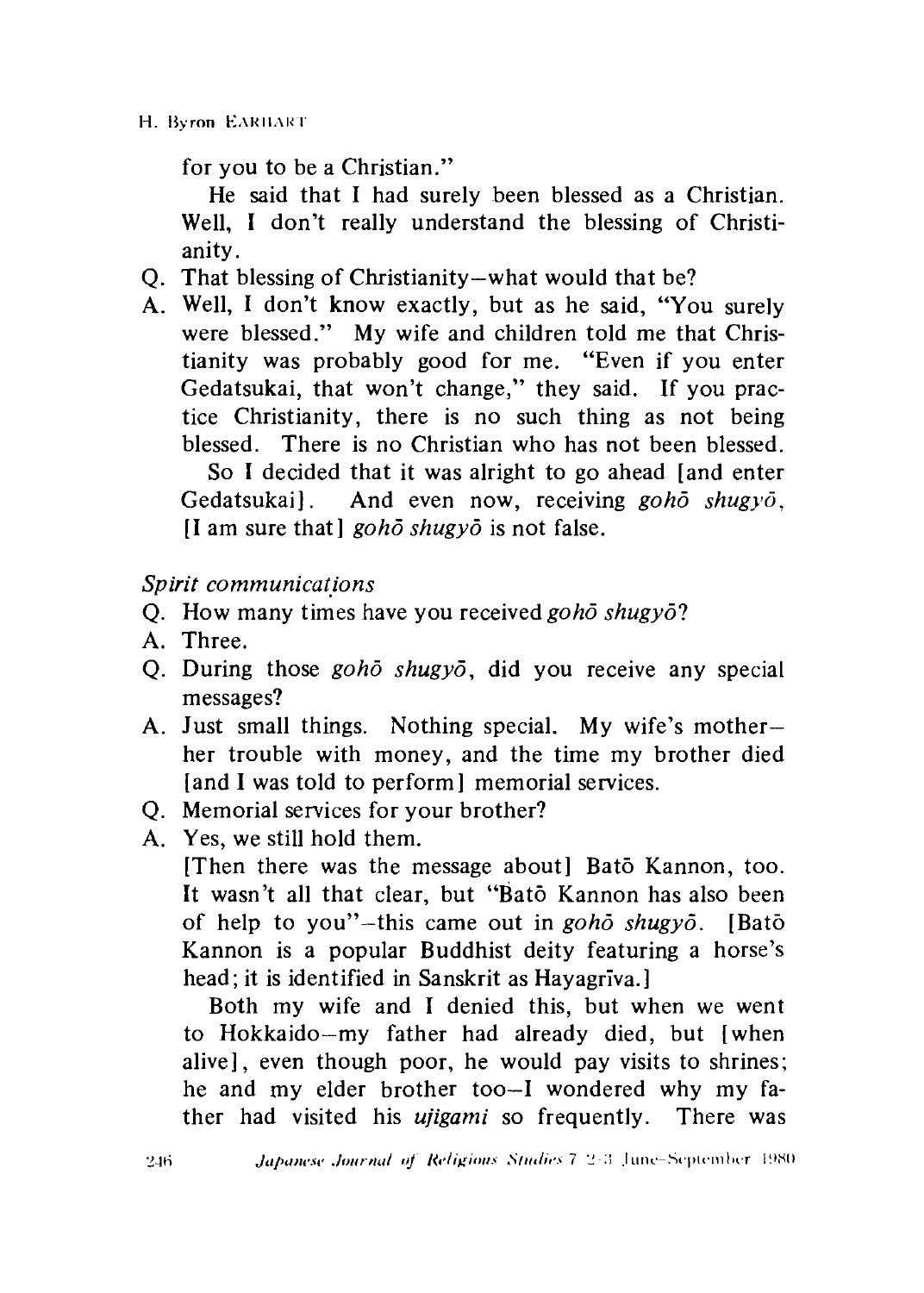another small shrine he also visited, and when I asked, sure enough, it was a shrine for Bato Kannon.

Another time when our son was sick, my wife received *goho shugyo.* [She was told that the sickness] was related to Bato Kannon, and that we should go to Bato Kannon and give thanks. So we paid visits [to Bato Kannon] for that purpose for about twenty days. Even these days—what day of the month is  $it?$ —we often pay a visit to express gratitude when we can.

So, you see, we thought that we had no connection with Bato Kannon, but my father had prayed to Bato Kannon. It may seem a small thing, but we received this message in *gohd shugyo,* and when we checked, it turned out to be right.

- Q. What about the rest of your family? Your daughters?
- A. Well, that's a family matter. Some family members do, and some don't. My daughter, now, goes to the Sapporo practice hall. My oldest son, second son, and oldest daughter—my fourth child—they were all telling me to go to Gedatsukai. They did so because of their own experience. They had undergone *gohd shugyo* and received much help. There was only one of my children who didn't urge me to practice [Gedatsukai].
- Q. Well, that is an interesting story.
- A. At first, of course, I was opposed to this. Later, for a long while, I just thought 1 would keep this [faith] to myself.

*Gedatsukai and Christianity*

But as I said—this overlaps with what I said earlier— Gedatsukai teaches the same thing [as Christianity ], but it teaches us in a fashion *much* more easily understood. At first 1 disliked this kind of "faith in answer to prayers," but after all, it teaches us clearly things we [otherwise] don't understand.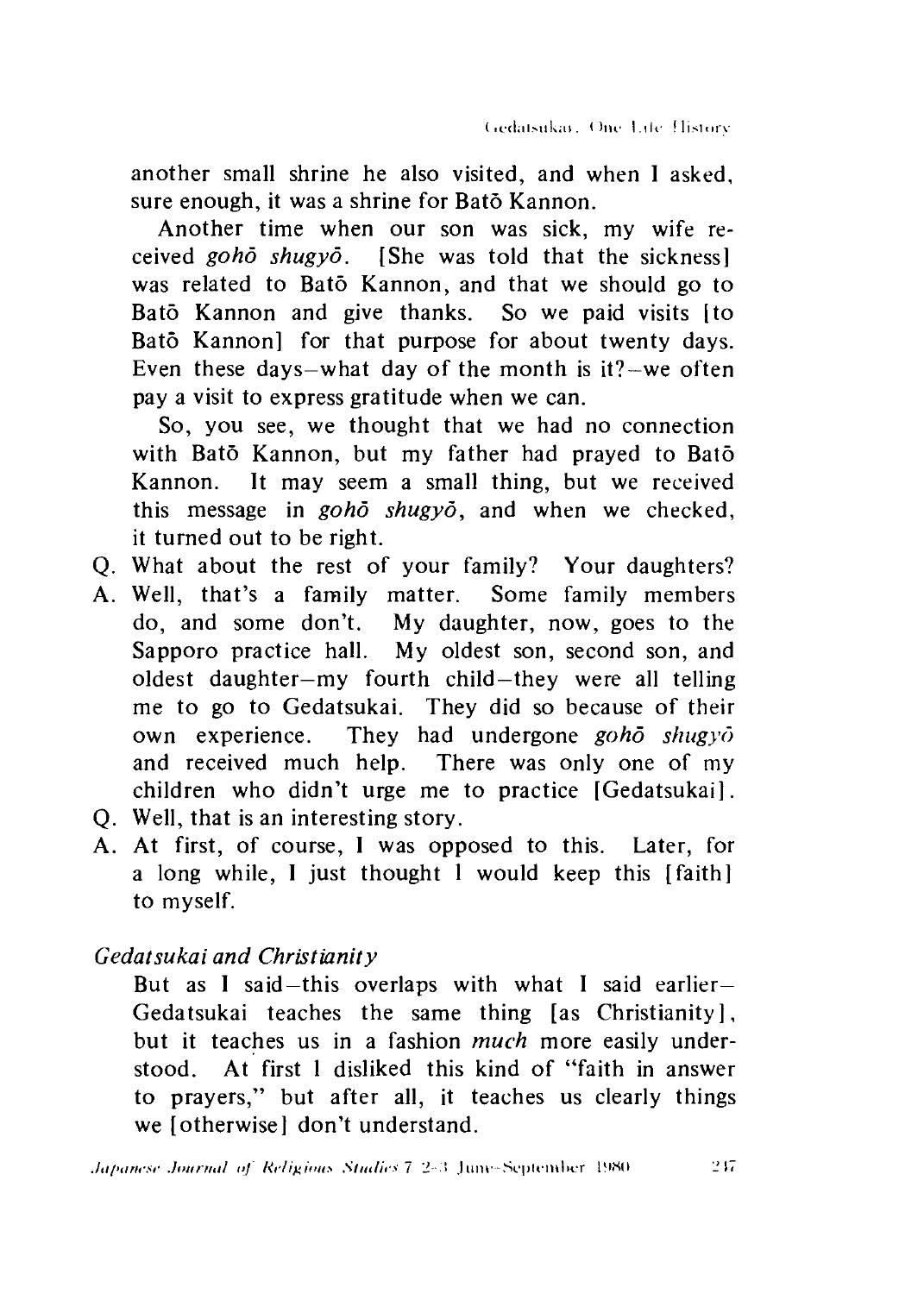II Byron EARILAR)

I was practicing Christianity, and maybe it was because I didn't have [enough] faith, but I didn't experience such things in Christianity.

- Q. Is there "faith in answer to prayers" in Christianity too, sometimes?
- A. Well, anything, after all—it is the same in Christianity. Things occur because you have faith. This is the same in Christianity.

For example, my children were in a car accident, but weren't injured. Surely this was "faith in answer to prayers." You find this in Christianity too.

But Gedatsukai teaches *concretely, concretely.* Since my children were safe in the accident, they gave thanks for this protection. Gedatsukai teaches us *concretely* about this protection.

## *A mulcts and altars*

- *Q.* Do you have a Gedatsukai traffic safety amulet in your family?
- A. Yes, my son has, I think. I don't drive myself. And a "body protector"-we all keep a "body protector" next to our skin.
- Q. Any other amulets?
- A, In addition [there is a household shrine] in our home for the *ujigami—not* a formal altar, but one of the kind found in any ordinary house. For example, Gedatsukai's Tenjin Chigi—what in Christianity they call the kami of heaven and earth.

And then we have a Buddhist altar. It was only after we moved to Tokyo that we first got a Buddhist altar. Our children bought it for us.

- Q. Your children?
- A. Yes. I had been a Christian and felt I didn't need one. But then I built a new house in Tokyo and had to think about a Buddhist altar. They wanted one very much,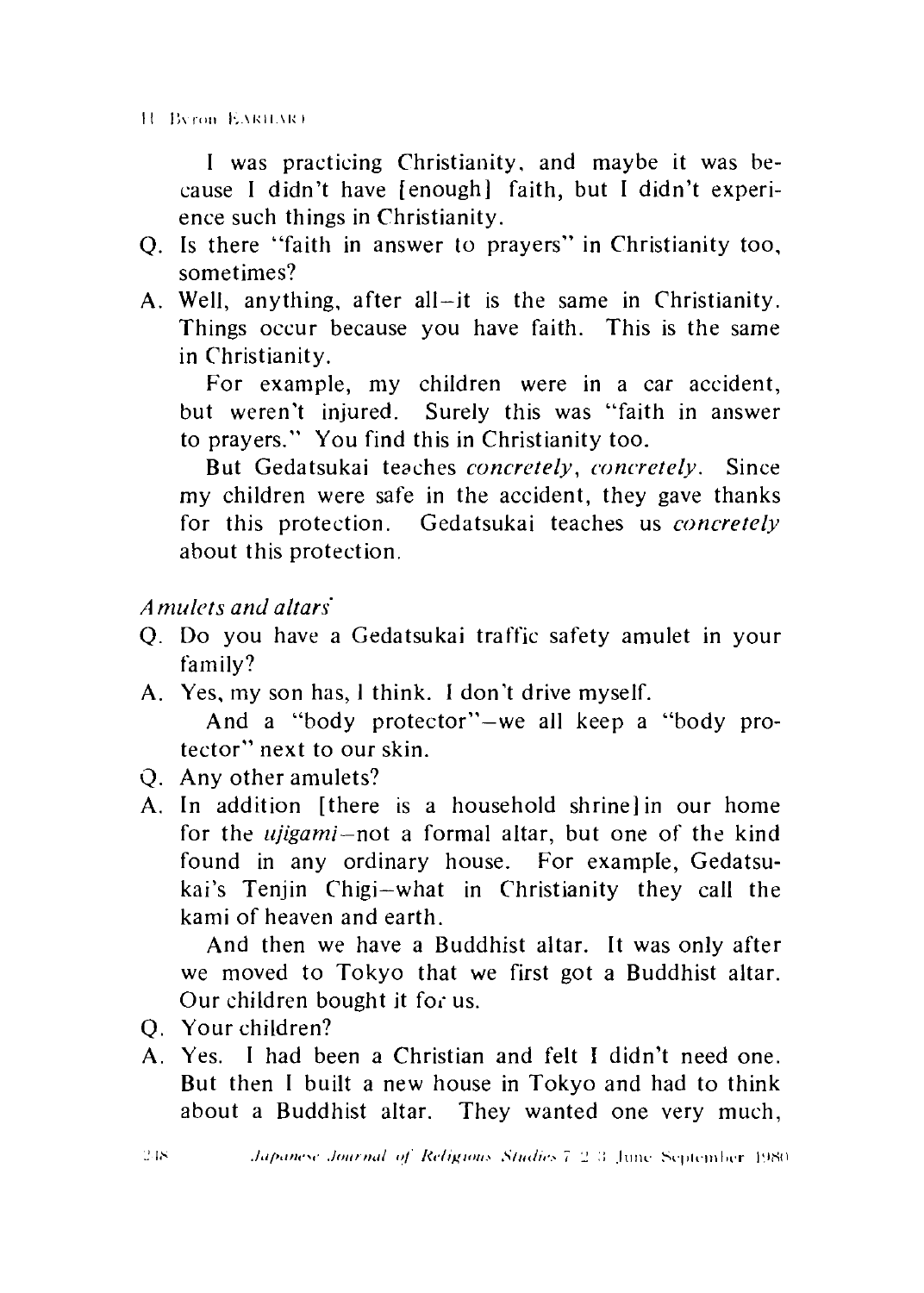so I thought I would buy one—and then they said they had already bought one, so I couldn't object. At any rate, they brought it home and said, "Father, father, you are a Christian, so don't worry-you can even put a cross in it!" (Laughter)

But we don't have any memorial tablets for [particular] ancestors of our family. The altar is just for the generations of ancestors [in general].

- Q. There are no memorial tablets at all?
- A. No, no one in my family has died. All the memorial tablets are with the main family.

## *The family is reunited with the ancestors*

- A. And at your home you perform the sweet tea memorial service?
- A. Yes, every day. As I said before, it is best for the entire family to worship the same way. In Christianity, too, I thought the same way. My wife felt this way, too. In Christian worship services that's how it is, along with prayers before sleeping. After all, if you take the view that there is something holy, kami exists, so we should pray to the kami. I haven't really given up Christianity.
- 0- This goes back to your earlier reference to your family, but you were born in Hokkaido, and much earlier your family had come from Fukui City?
- A. Yes, four generations earlier—about a hundred years ago. But now there aren't many people who know about those things--about ancestors and the like. And I felt sorry for the ancestors.

#### AN ALYSIS AND INTERPRETATION

In muny ways Mr. Nakajiba's life history is a good example of the social and religious processes crucial to the formation and dynamics of Japanese new religions. In fact one could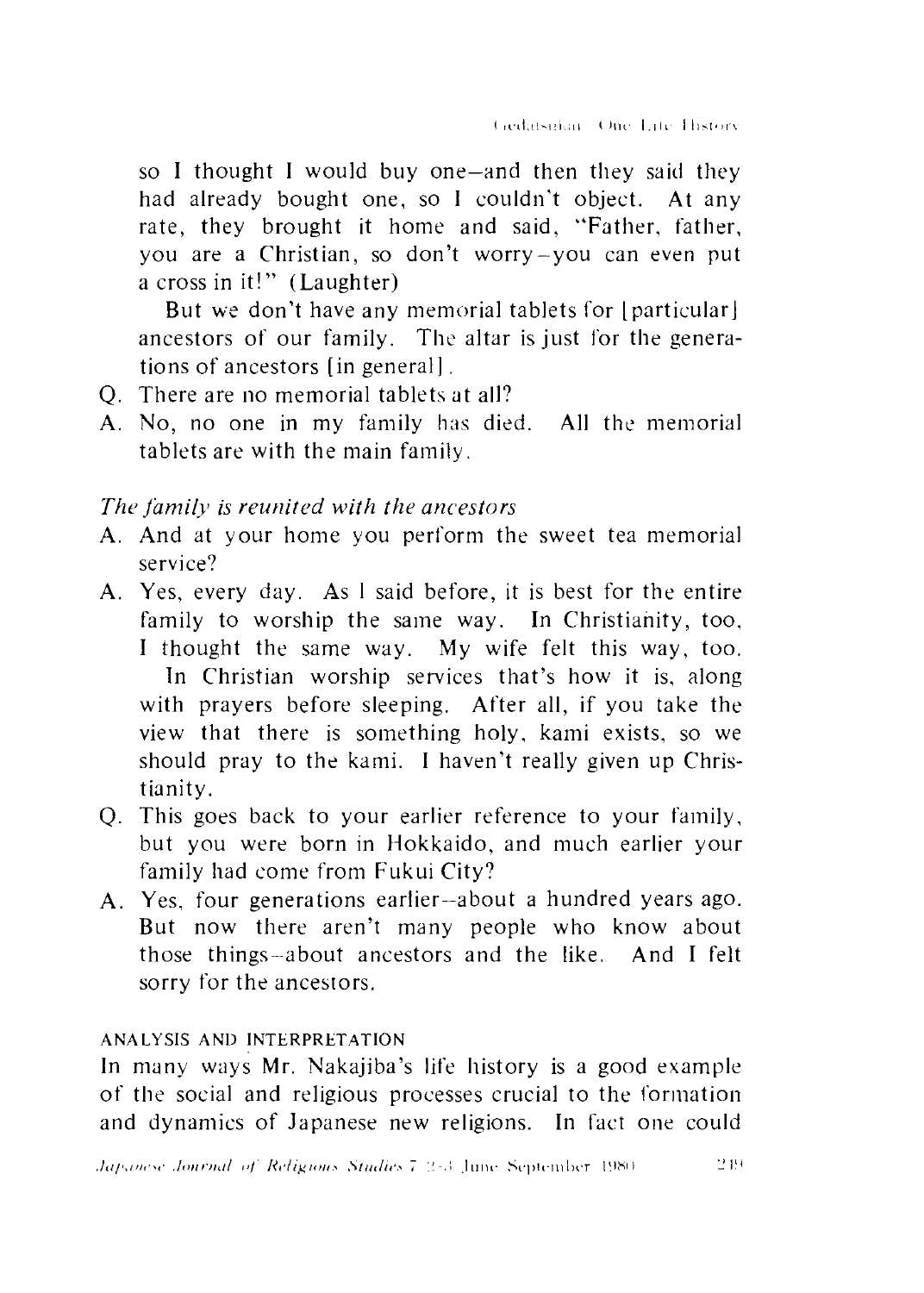comment at length on the nature of the new religions on the basis of this one life-history. It contains much more information than can be treated in a brief discussion. But substantiation of such a far-reaching claim must await treatment in broader context. For the moment it is best to focus on what can be learned directly from this one member's experience.

Because space is limited, I would first like to give a quick, overall analysis of Mr. Nakajiba's life-history, dividing it into three periods. I then propose to use this analysis to interpret the significance of Mr. Nakajiba's life story for understanding the Japanese new religions.

There seem to be three major periods in his life:

- (1)a *traditional* period, from birth to age 16 or 18, when he participated in rather traditional practices in his family home;
- (2) a *non-traditional* period, from age 16 or 18 through middle age, characterized by his rejection of traditional religion in favor of the foreign religion of Christianity; and
- (3) a *neotraditional* period, from middle age to the present, during which he returned to explicitly traditional religious conceptions, but as expressed through transformed religious rites within the framework of the voluntary association of a new religion.

*Traditional period.* The first period of Mr. Nakajiba's life is the most clearly distinguished, being set apart by the time he lived in his family of birth. During this time, Mr. Nakajiba sees himself as growing up in a traditional home and religious setting. In his own words, he was "just an ordinary, traditional Japanese..."

We can confirm the traditional character of his upbringing by the existence of both a household shrine and a Buddhist altar in the home, and by his attestation of regular

 $250$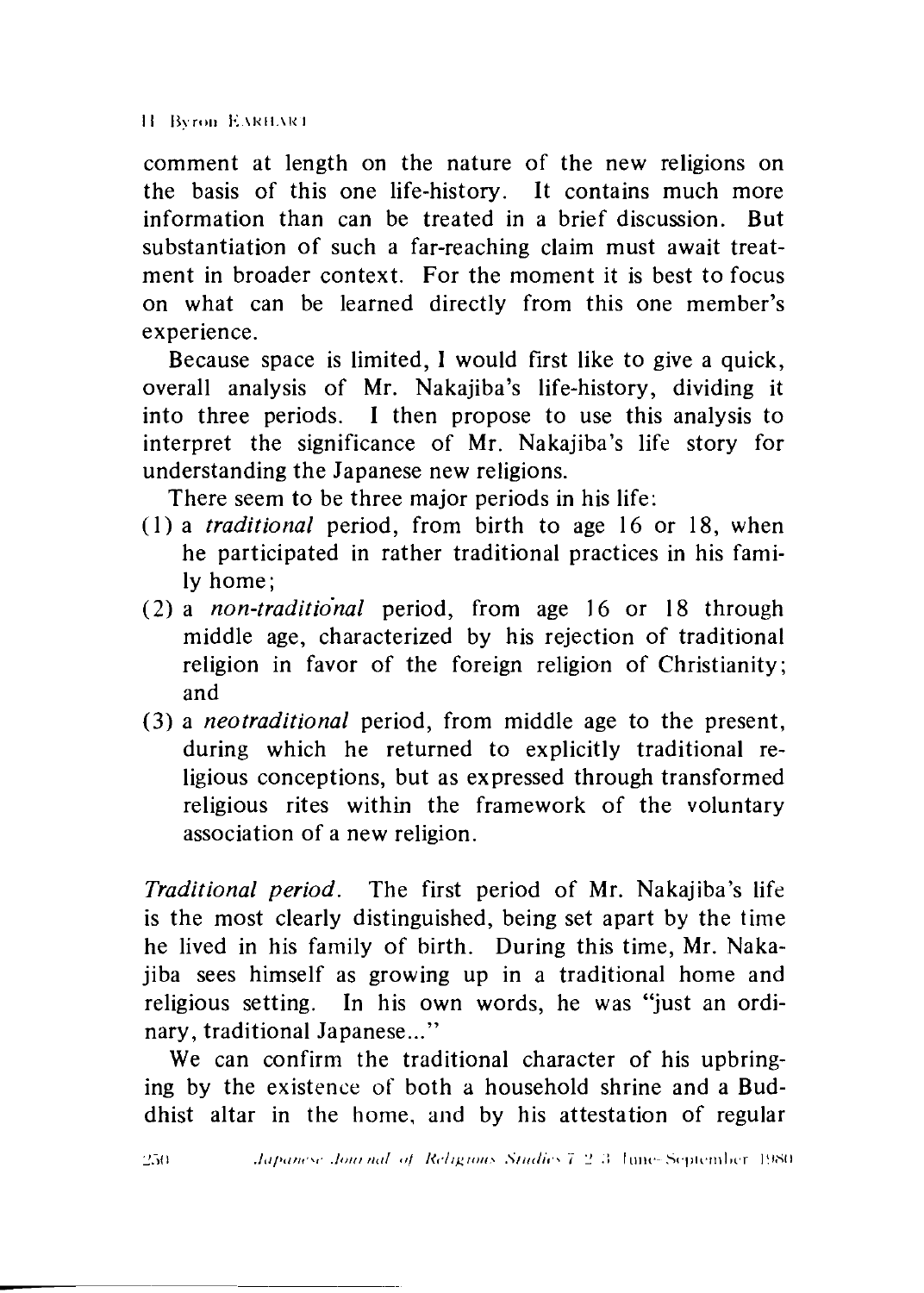daily devotions before them. To his statement of being "just an ordinary, traditional Japanese' Mr. Nakajiba adds the qualification that "from youth up I didn't have any particular faith." By this he means that he was not devoted to any particular cult. We can see from his later actions, however, that during his early life he did absorb traditional notions customary in Japan. Within the total experience of individuals and families there was an implicit world view that found concrete expression in such daily practices as honoring the local *ujigami* at the household shrine and revering. the family ancestors at the household Buddhist altar.

As any student of Japanese religion and folk customs knows, this unwritten world view was spelled out in such patterns as the calendrical cycle of annual rituals and the human cycle of rites of passage. It included unstated principles that everyone "knew" by virtue of the socialization process, such as that of the unbroken tie between family ancestors and descendants.

There is no space to elaborate on this traditional world view here.8 The point is that during the first period of Mr. Nakajiba's life, he assimilated this traditional world vieweven though he was not aware of it then, and may not be fully aware of it today. For all these reasons, the first period is labeled "traditional."

*Non-traditional period.* The second period of Mr. Nakajiba's life begins with the time he left his family of birth and traditional religious setting to live with another family in order to go to high school. This second period can be seen as beginning either at age 16, when he left home, or at age 18, when he gave up the traditional world view and

 $251$ 

<sup>8.</sup> For one interpretation of the traditional world view, see my *Japanese religion : Unity and diversity* (1 974) esp. pp. 5-8.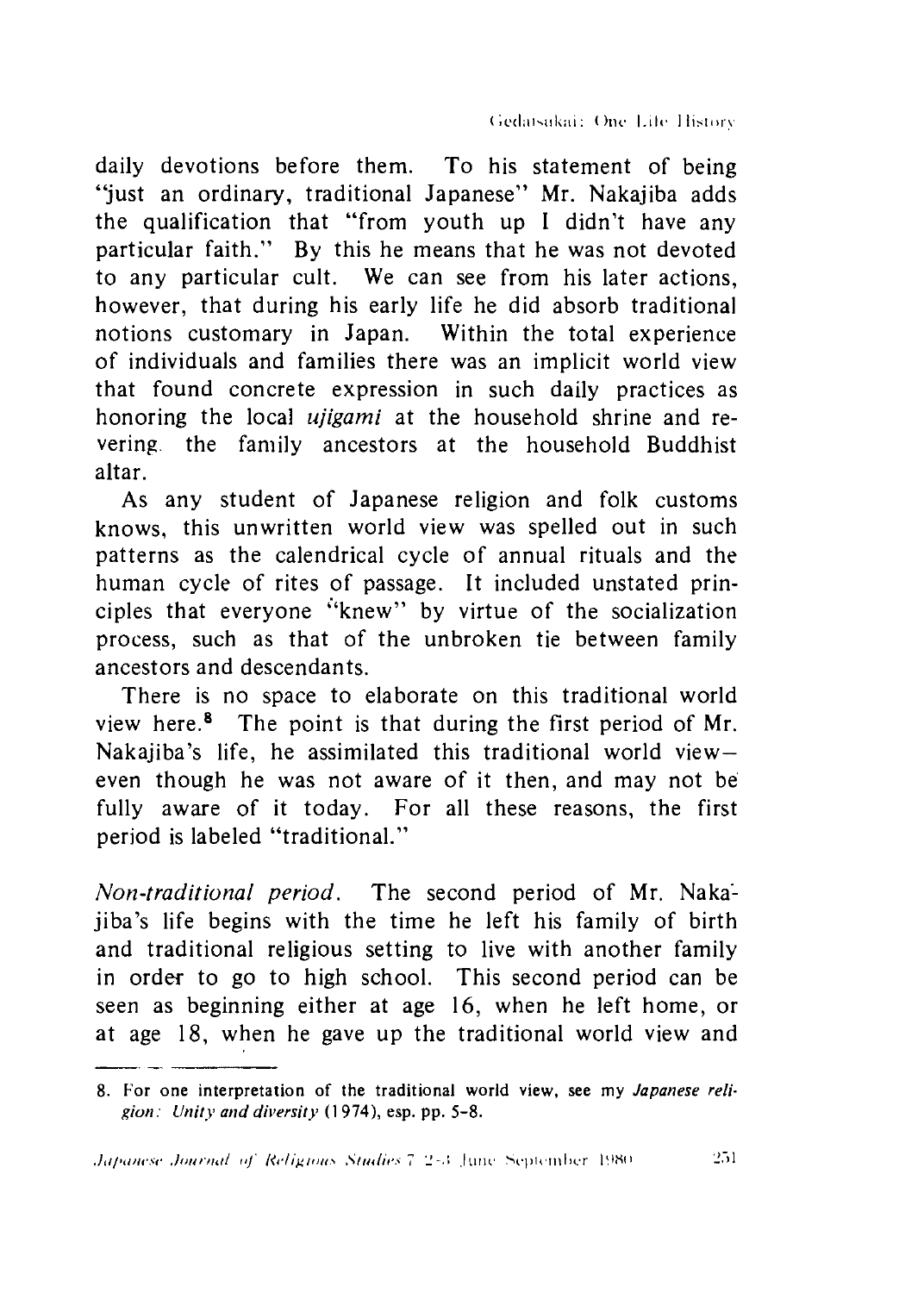turned to Christianity. The precise pinpointing of the opening of this period is less important, however, than the process of moving from a traditional to a non-traditional world view.

Generally speaking, Japanese family structure and traditional values in the past century have often become complicated due to the rapid changes of industrialization, urbanization, and social mobility. In Mr. Nakajiba's case, the break with the traditional social and religious pattern is first indicated by the move from his family of birth to a home that happened to be Christian. It is worth nothing that the basic motive for this move, quickly passed over in the life history, is education—and, indirectly, economic mobility. In other words, changing educational and economic patterns played an important role in the disruption of traditional social and religious patterns.

But educational and economic reasons alone are insufficient to explain Mr. Nakajiba's changed religious affiliation. Many other alternatives were open to him, such as leaving the Christian home for a more traditional home, or reacting against Christian overtures and becoming archconservative in his social and religious outlook.

One point that stands out in Mr. Nakajiba's reminiscence (a factor often overlooked by Western interpreters of the new religions) is that here he exercised a personal choice. He was clearly impressed by Christianity's notion of kami (God) and consciously decided to follow this faith. In his words, ''After all, the kami I worshiped was not a small kami or Buddha, but a kami of the entire world, the entire universe." The motivation for Mr. Nakajiba's change of mind is complicated, to say the least, and cannot be reduced to a single causative factor such as social change or anomie.

Also important is the nature of this change of mindand action - during the non-traditional period. In deciding to worship *only* the Christian kami, Mr. Nakajiba decided *not* to continue the variety of practices associated with the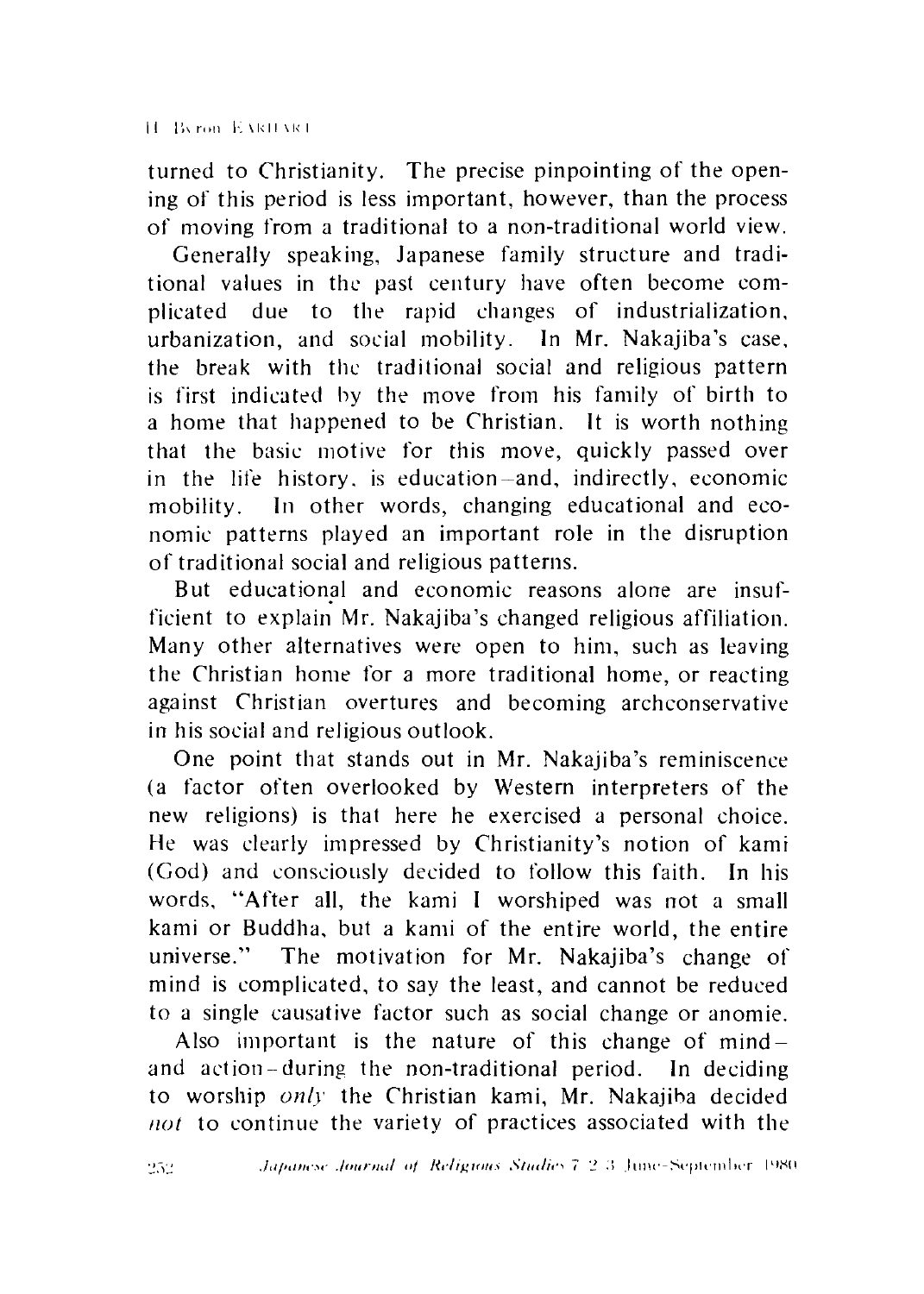traditional world view. As he told his mother when she wanted him to convert to Buddhism, it was either Christianity or no faith at all. Even when he married, he had no household shrine or Buddhist altar in his home. It appears that he did "go along'' with some formalities such as veneration of the spirits of his parents, but his heart was not in these practices.

Mr. Nakajiba's initial solution to the problem of the disruption of traditional values was to accept a non-traditional alternative—Christianity. Of course this is an exceptional step; it should not necessarily be regarded as typical of the new religions generally. It is to be noted, however, that first-generation members of new religions often seem to have experienced a break with traditional religion, and to have tried various alternatives—including indifference to religion. In Mr. Nakajiba's case we know that in spite of his public renunciation of traditional religion, he subconsciously harbored an appreciation of traditional religious values. But in terms of his formal decision and actions, this second period of his life can best be characterized as ''non-traditional.''

It is difficult to give a terminal date for this period because in middle age Mr. Nakajiba became increasingly uneasy about his abandonment of traditional religion. He became interested in Gedatsukai—but clung to Christianity. Not until he was in his sixties did he formally enter Gedatsukai.

*Neo traditional period.* The third period, covering Mr. Nakajiba's late middle age (when he was about 60) and on to the present, is marked by the readoption of traditional conceptions, but in a transformed pattern. Though not quite aware of it himself, Mr. Nakajiba seems to have grown increasingly restless and dissatisfied with Christianity and more inclined toward traditional notions. But he was also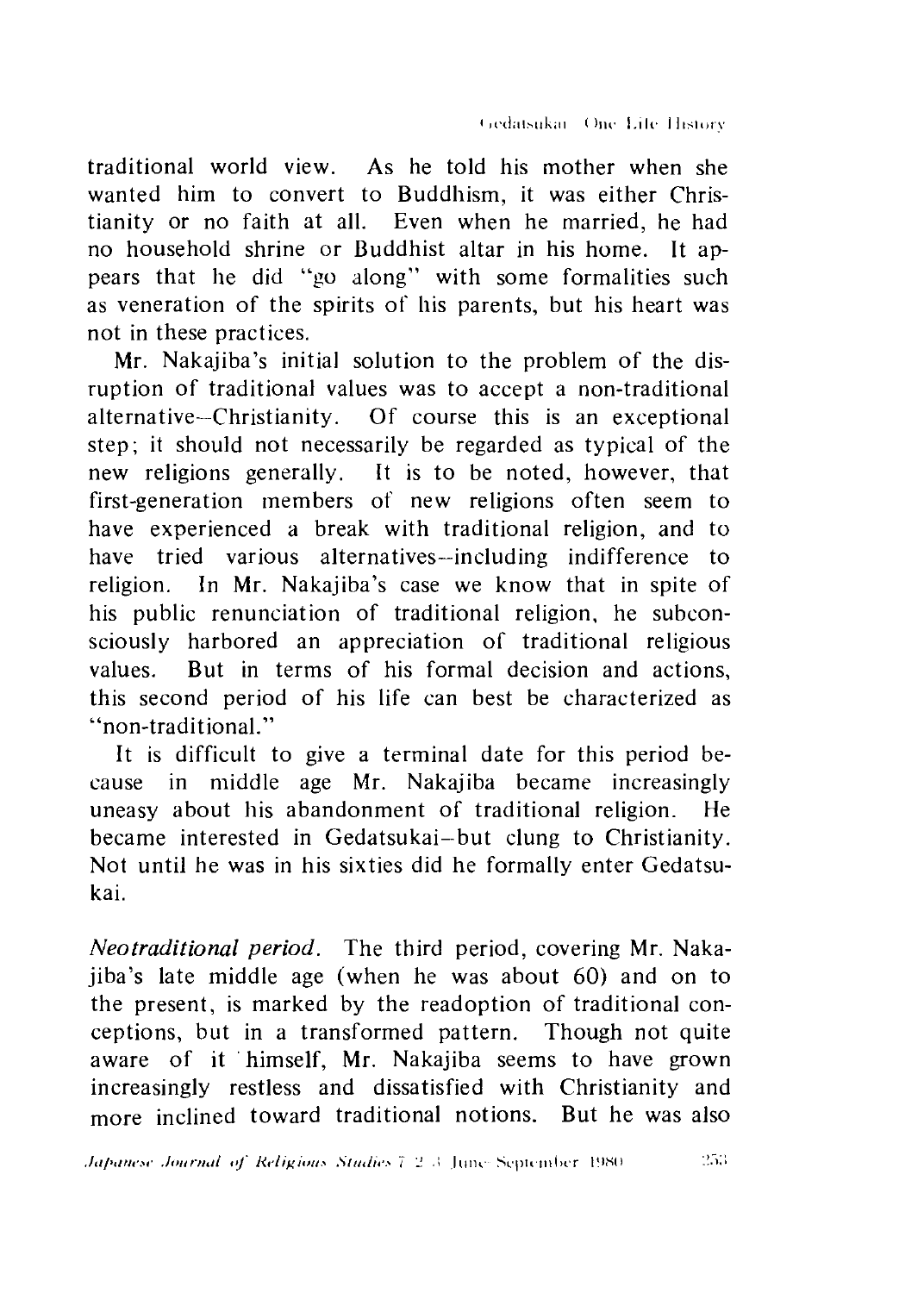II IK ron. E VRHAR 1

strongly opposed to new religions and to prayers seeking immediate, tangible results. He did not experience a sudden change of mind and eagerly join Gedatsukai as a result. He was drawn into it gradually, especially by his wife, mother-in-law, and a friend.

In youth Mr. Nakajiba had been impressed by the universality of the Christian notion of kami or God, but in middle age he became impressed with Gedatsukai's ability to speak directly to human problems. If we rephrase this in "psychological" terms, Gedatsukai was able to discover or diagnose unconscious or semiconscious feelings of guilt through the *goho shugyo* ritual, and to resolve this guilt through individual and corporate ritual action. Of course an abrupt psychological explanation such as the foregoing does violence to the gradual, dramatic unfolding of Mr. Nakajiba's own religious awareness. At first he thought that the *gohd shugyo* was false, a lie. But through his own experience, he gradually became convinced of its authenticity. No one, however, was more surprised than he at his growing trust in *goho shugyo.* This attitude comes out clearly when he says, "Things came up that I hadn't expected at all—for example, about my wife's mother's concern with money matters.... Through *gohd shugyo* I was taught things like this that I had no idea of beforehand."

The subtlety of the *gohd shugyo* ritual is seen in that it can uncover the unconscious guilt of a third party. In this case both mother and daughter helped uncover the latent ancestral concerns of the son-in-law/husband.

The *gohd shugyo* process is much too complicated to be exhausted by this thumbnail sketch. It is enough to remark here that it served as a means for Mr. Nakajiba's rediscovery of traditional religious notions.

The content of these reaccepted (or newly awakened) traditional religious notions can only be touched on. Perhaps most important is Mr. Nakajiba's reestablishment of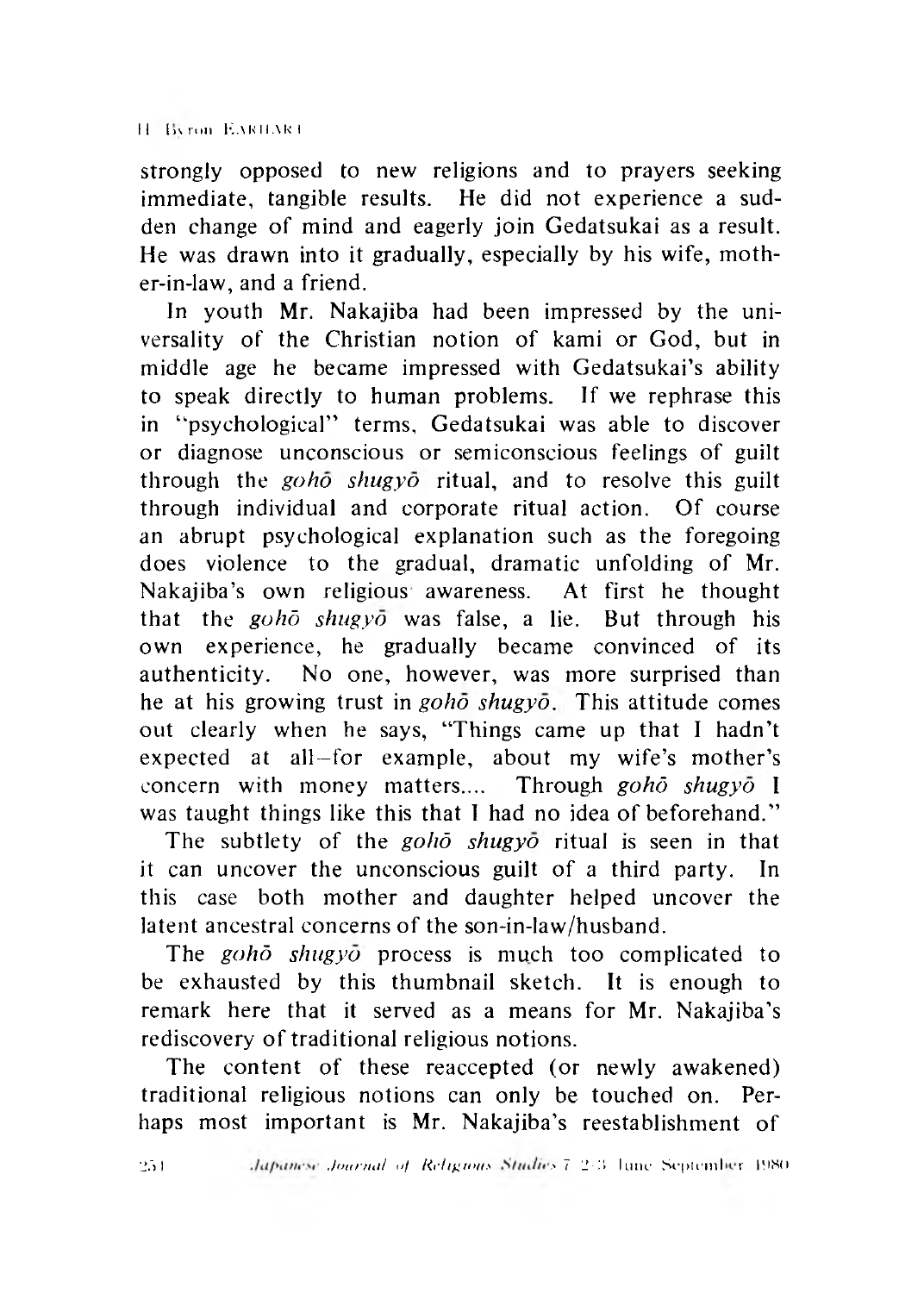ties with his family's ancestors in Fukui City. This was the test that clinched his inclination to join Gedatsukai. Also, he renewed his faith and practice in tutelary divinities. His home now has both a household shrine and a Buddhist altar. He himself resorted to *gohd shugyo* to discover the spiritual cause of an illness in the family. And generally Gedatsukai provides protection for him and his family both by means of "body protectors" and traffic safety amulets, and also by means of general counselling.

This third period has been called "neotraditional" because it is a renewal of traditional notions. But like any "neo-" movement, it transforms what it renews. Gedatsukai's pattern of ancestral rites, for example, is a remarkable modification of traditional practices. A person's tie with family ancestors is one of the most vital social and religious bonds in the Japanese tradition. Traditional practice focused on the patriarchal family system and the hereditary relationship between a family and its parish temple. But in Gedatsukai a family venerates both the husband's and the wife's ancestors (as well as other spirits of the dead). And while preserving the older parish temple and household Buddhist altar system, Gedatsukai has both supplemented it (by recommending a Buddhist altar for each house, not just for the main family) and superseded it (by making Gedatsukai, a voluntary association, the primary means of venerating ancestors).

Several other aspects of this neotraditional transformation may be noted quickly. Mr. Nakajiba has renewed his spiritual affinity to the tutelary divinity *(ujigami),* but in a remarkably new sense. In traditional Japanese religion, the *ujigami* is a geographically limited, local tutelary deity. But the Gedatsukai *ujigami,* known by the ancient name Tenjin Chigi, is interpreted by Mr. Nakajiba as "what in Christianity they call the kami of heaven and earth."9 Tenjin Chigi is a universal deity figure, and this is a character-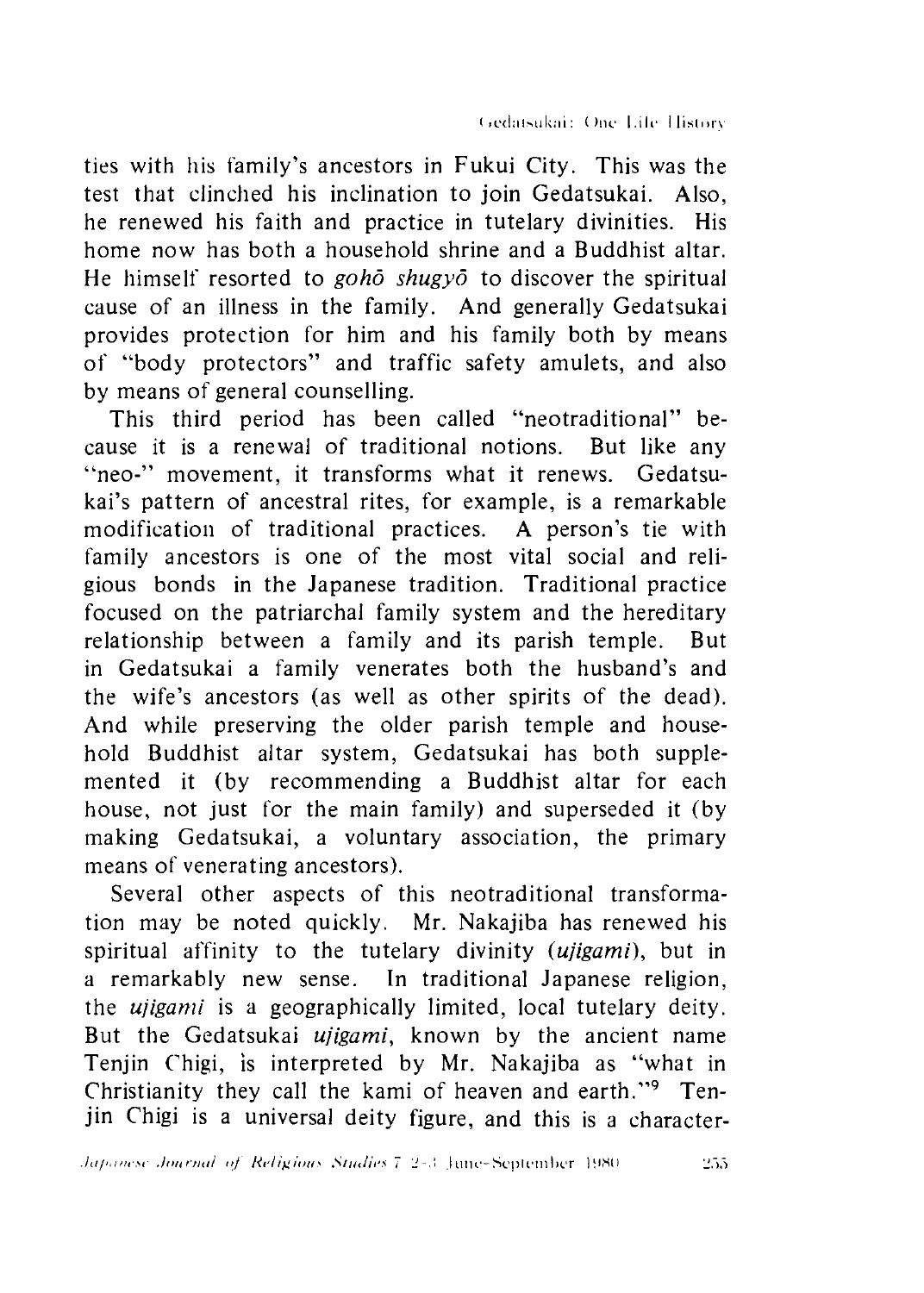istic important to more than one new religion of Japan. This kind of kami represents, moreover, a continuity with his youthful attraction to a universal deity.

There is a double irony in Mr. Nakajiba's neotraditionalism—a kind of double inversion. On the one hand, because he accepted a foreign religion while young, he *rejected* traditional Japanese practices. On the other hand, though he once more accepts traditional religious notions in middle age, he does *not reject* the foreign religion of Christianity. One might expect him to do so, but in his insistence on retaining his affiliation with Christianity even as he formally enters Gedatsukai, he is being "very Japanese."10

I want to close this all-too-brief interpretation of Mr. Nakajiba's life-history on this note of double irony or double inversion, for it shows that if the experience of a single person is this complicated, how much more complicated to try to discuss an entire new religion, or the vast subject of the new religions as a whole.

### **CONCLUSION**

This is just one example from the material I have gathered on Gedatsukai and am now formulating as a monograph. In this brief glimpse of Gedatsukai through the life-history of one member,1 hope to have demonstrated at least two major points. The first is the fruitfulness of the life-history

<sup>9.</sup> In order to obviate the possible misunderstanding that this Tenjin Chigi concept is due to Christian influence, it is worth mentioning that Buddhist influence, particularly the concept of Dainichi Nyorai (the so-called Sun Buddha), is much more important. Furthermore, this comparison of Tenjin Chigi with the Christian "kami" may be idiosyncratic with Mr. Nakajiba.

<sup>10.</sup> David W. Plath, on :he basis of his wider familiarity with life histories, provided the following comment on the first draft of this paper: Mi. Nakajiba's story is a good example of a general life-course set of phases (not at all peculiar to Japan) with rather passive acceptance of tradition in the early years, then the rebel phase of rejection as a young adult, and in later adulthood a kind of rediscovery of tradition.